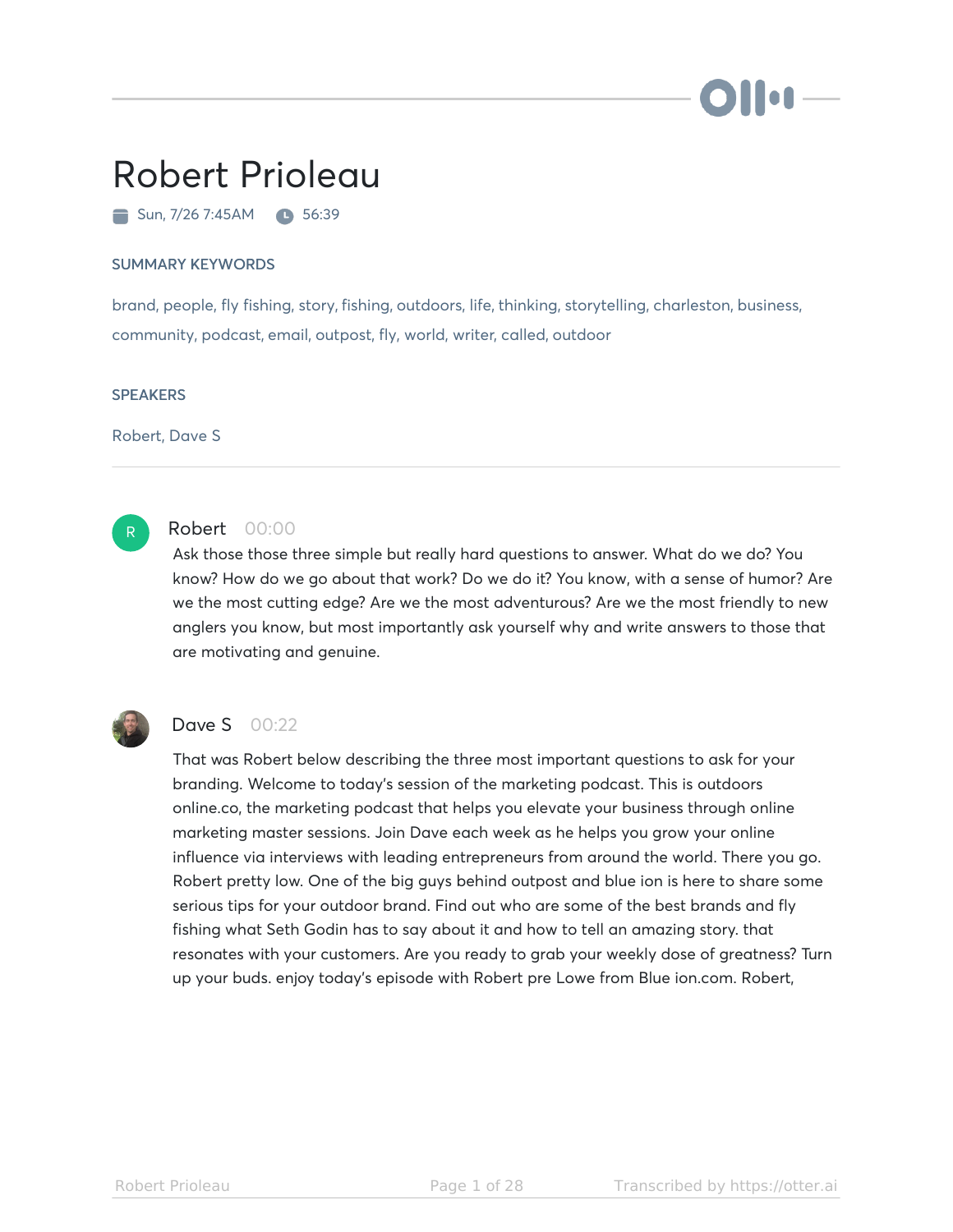

#### Robert 01:14

hey, it's going great, Dave, thanks for having me here this morning and it's it's awesome to be talking.



 $R^-$ 

# **Dave S** 01:18

Yeah, yeah, we we connected. Matt Matt Smyth from after connected us, he connected me to a few people that he thought were, you know, big players in the online marketing and kind of the digital stuff that's, you know, a struggle I think for a lot of especially flyfishing brands out there. So, we're gonna dig into you know, some tips and tricks to help people you know, kind of maybe, I don't know, maybe we can just say if at a basic level they understand things better you know, that might be a win but before we get there, can you just talk about how you first got in online marketing and then how that you brought that into blue ion and and outpost?

# Robert 01:52

Yeah, for sure. So, I've been in most of my, excuse me, I've been most of my career has been in the advertising industry. So I've been Started in advertising down in Austin, Texas, then moved to Atlanta and then to Charleston. And today I split my time with our two offices between Charleston in the Upstate of South Carolina and a town called Greenville, and up in North Carolina, so my whole background has been in advertising and marketing strategy and execution. And so 20 years ago, we started blue eye on I was a strategist, I had a business partner who is the interactive designer, and a third business partner, who's a programmer and technology person. So that was the three headed monster we created 20 years ago, basically as a bunch of web geeks who wanted to get out of the sort of regular side of advertising and invest all our energies in the digital side. And, and then that, you know, over the course of 20 years, the whole industry sort of continued to grow and mushroom. So we went from being web geeks to digital marketing geeks to you know, basically full service today, but with a very digital core, at the heart of everything and then we're all kind of crazy about the outdoors. I'm definitely obsessed about the outdoors. And just every free moment I have, that's where you'll usually find me. And about three, three and a half years ago, we were like, Well, why can't we create a version of blue line that's just solely focused on, you know, outdoor brands, and maybe even more importantly, reconnecting people to the outdoors. So that's what launched this thing called outpost. It is a subsidiary of division, a team within blue ion. But we work with brands that connect people to the outdoors. And those could be conservation brands. They can certainly be fishing brands, they can be other outdoor brands. But it's been a really wonderful rewarding thing to be able to take you know, or years of work and the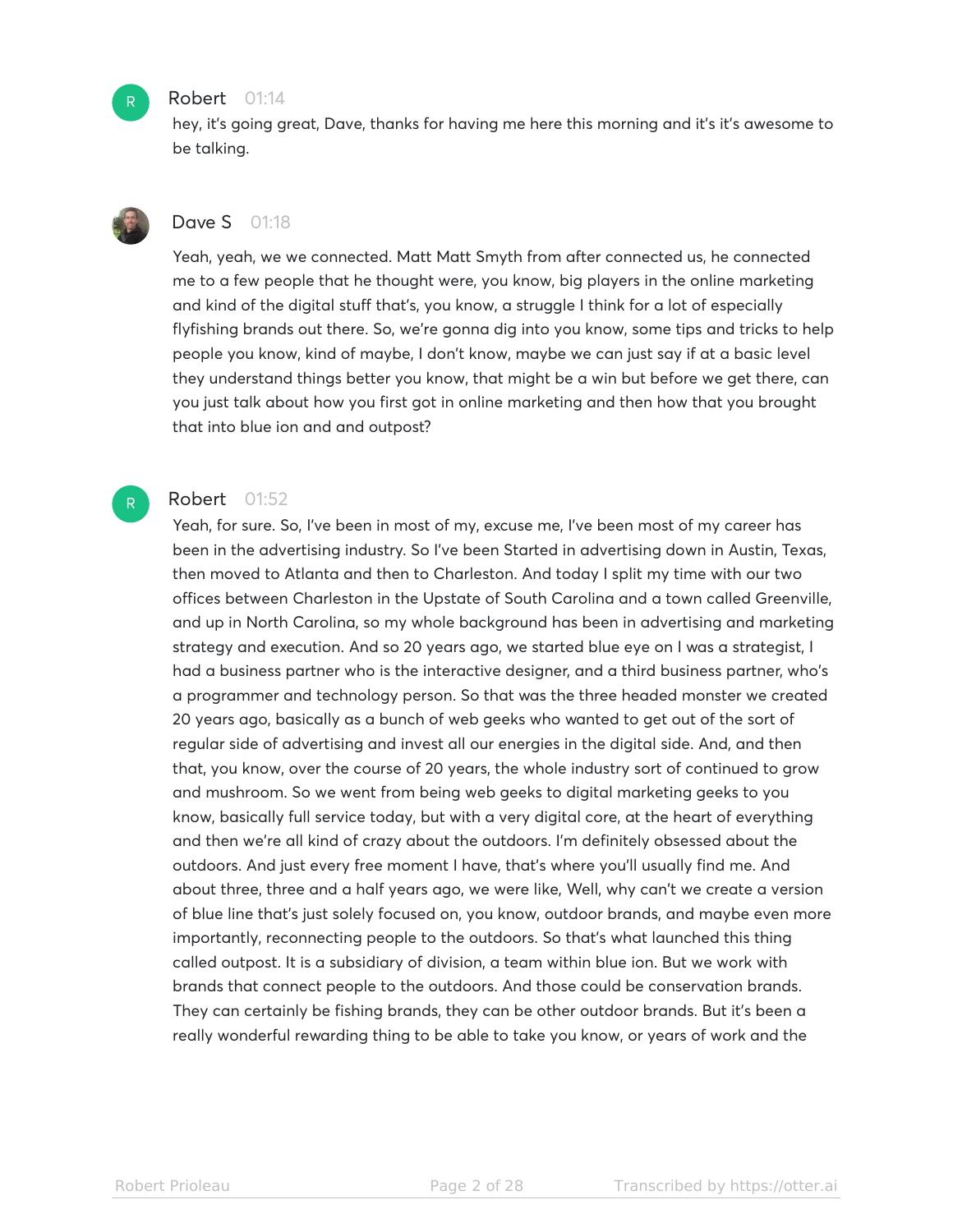experiences and the skills we've we've acquired, and point them in that direction. selfishly, it's awesome, because it's given us even more opportunity to be outside. That's cool. Yeah. So that's what the background is. And that's kind of what we're doing today. And my most of my focus is on the output side of the work that we're doing and working with those brands and launching our own kind of programs that connect people to the outdoors



# **Dave S** 03:58

is cool. Yeah, this is There's gonna be fun for me because, you know, I think I've been talking to a lot of people that are specific into online marketing and we've been trying to you know, talk about some of the fly fishing but you know, you're you're right in the middle of it so and and the online marketing, right, and this is why it's such a perfect fit here.



R

# Robert 04:17

That's why I love what you're doing is like bringing those two worlds together is like a is that's like the goal in life, it seems like is to bring all your interest into one place. So it doesn't it doesn't feel like work.



# Dave S 04:27

That's exactly yeah, people kind of talk about jokingly Oh, what was the thing I heard recently from somebody talking about, you know, would you try to I guess monetize your passion or your hobby, right? Fly fishing, you know, sometimes that could be a struggle, right? You had a baby, not fishing as much as you used to right. But



#### Robert 04:45

ice cream guy opens an ice cream shop can't eat ice cream anymore.



## Dave S 04:48

Exactly. So so we're not gonna go you know, I'm not going that route. But I did want to talk about you know, I think it's interesting because and I think it would be helpful to talk about what I have Going just because it is so niche focused and the first thing you know the brand here and then obviously branding, right I know that's a big part of this thing what we're going to talk about here branding and storytelling because that's a huge part of any company telling the story but you know, I struggle with that a little bit at the start when I got this thing going I have the wet fly swing podcast, which has been hugely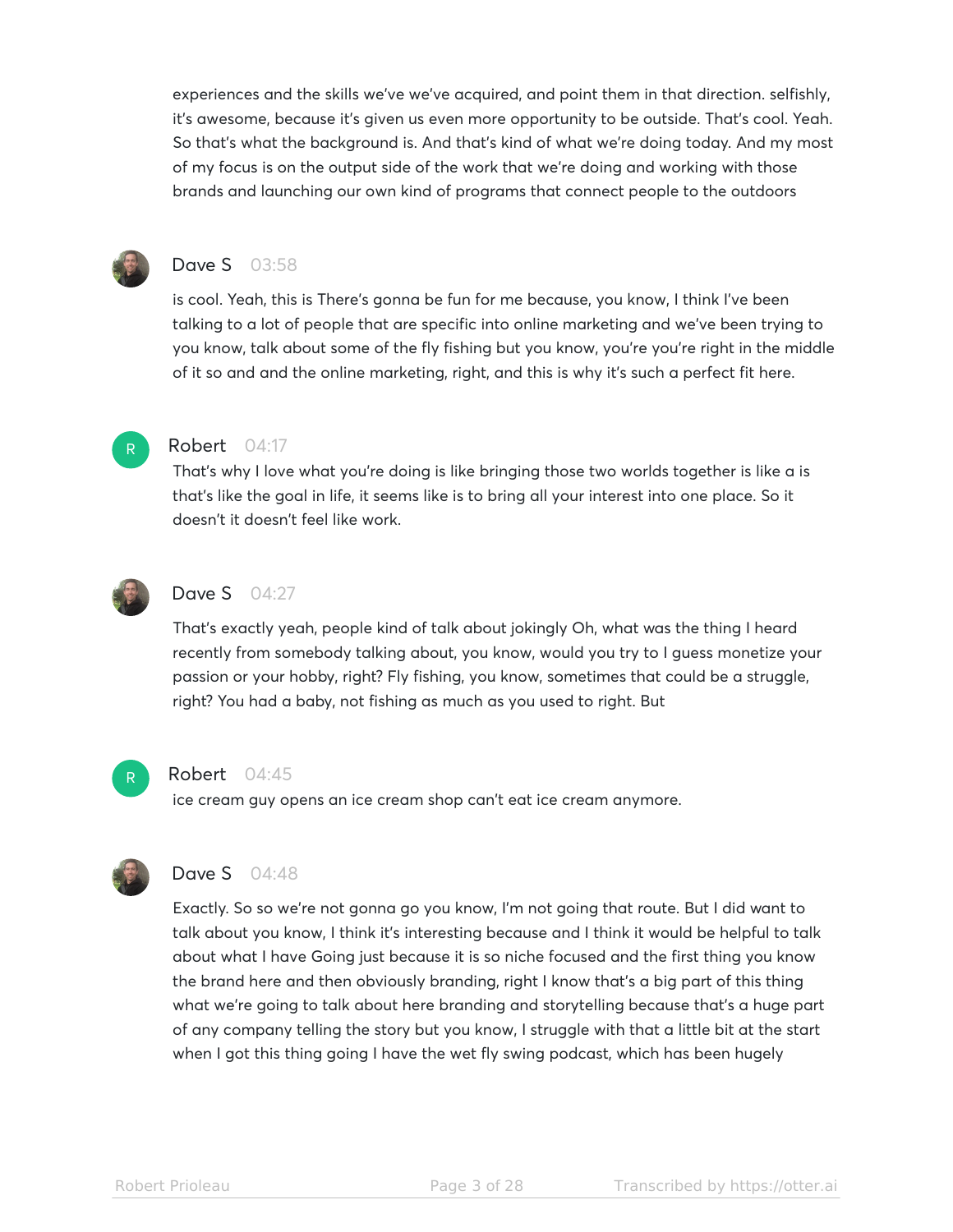successful you know, more than I thought it would be. But it's been a ton of fun and I started this new thing because of that right? I was like, wow, okay, let's see if I could serve another more niche down group and but it was like outdoors, fly fishing, you know, outdoors, fly fishing, I love I love everything. I love all the outdoor activities. But I you know, it's called outdoors online. You know, marketing rights is kind of this long name. And the thing for me was this Yin and Yang, right. That's kind of what I was thinking this black and white outdoors online. But it's really niche down into fly fishing, because that's really my passion. So I'd love to hear what your take is on the fly fishing versus outdoor industry because they're They're both I mean, fly fishing is really small Outdoors is pretty small. What what's your take on that industry and in niching, down, and then, you know, just that whole thing?

## Robert 06:09

R

Yeah, it's like, there's a like a series of nesting dolls, like those little Russian wooden dolls, you know, it's like fly fishing down on that small piece, and then fishing, which is larger, and then outdoors, which is even larger. And then online, which is obviously universal piano. So I sort of fell in love. I love drawing circles on paper and sort of understanding how these things fit in pieces. I needed the connections or for all the reasons we talked about up front really fascinating to me and make perfect sense. It's like, you know, you're combining passions and skills into what you're both focusing on. And then that community out there who is trying to focus and achieve the same kinds of things in their lives, professional and personal, you know, so it all makes perfect sense to me. And I think the more interesting areas in life and work are when these seemingly separate things, the yin and the yang come together and become integrated. That's where all those sort of intersections or collisions are where the actually the fascinating stuff is personally in my mind. So when we tend to think about, you know, branding, whether it's for, you know, wet fly, swing out, you know, outdoors online, or just really any of the brands that we're working with, we think of it as much more than it's not, it's not about a logo, it's not even about a name. It's about some sort of like larger mission and drive that's behind that, you know, your effort. And, you know, that's got to be there at the end of the day. Otherwise, you're just like, selling content or selling products or selling services. And that's like an just a really difficult game, you know, and I don't even find it, to be honest, like that rewarding at the end of the day, what I find rewarding and what we found most rewarding about the work that we've been doing for 20 years is when it gets charged with some sort of mission and purpose and energy to like, let's make a positive dent in people's lives. And if you're if you can come have like dial a brand into that gear, it first and foremost, it's just a beautiful thing to be part of, you know, and that alone is a reason to do it. I, you know, the impact then that can have if it's authentic and genuine is awesome. You know, in a community, a community of listeners, a community of buyers are even, like literally a real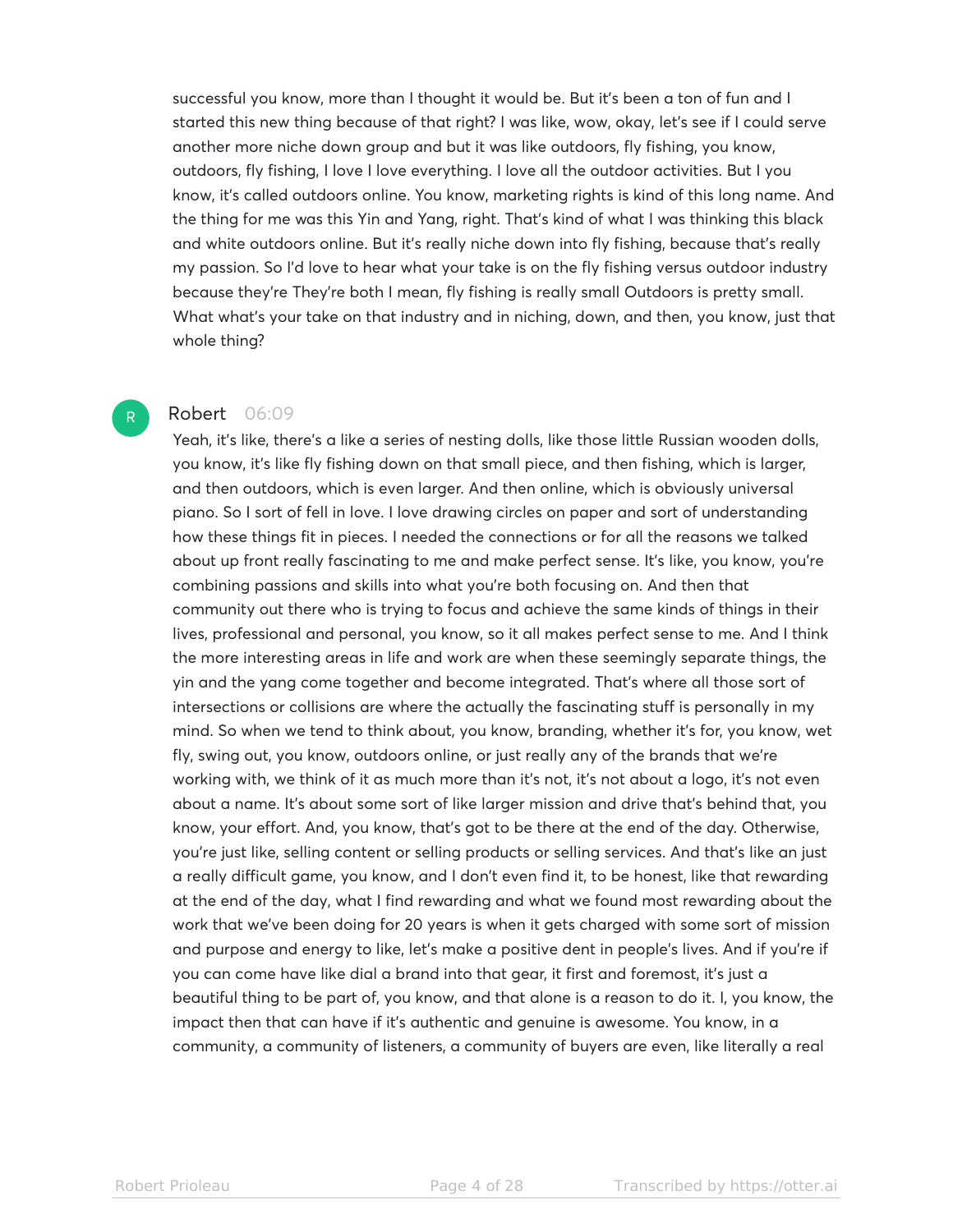life community. And I think it's smart.



# **Dave S** 08:23

Yeah, let's keep on that line too, just because I'm thinking about it again. And so you can hear my thoughts and I and I hope that people listening can maybe track along with this and their brands, but so the wet fly swing, you know, obviously, that was my passion fly fishing, and I've interviewed all these amazing expert, you know, from around around the world. But it's really for me about, you know, teaching people, right. It's tips and a lot of tips and tricks and stories, tons of great stories, but you know, people are learning about fly fish. And I feel that the more people that learn about fly fishing, they get better at fly fishing that stick with fly fishing are going to be conservation minded, right? Because they're going to protect their thing. So I don't talk about conservation law. My show because I know that conservation obviously it's the most important thing, but it's, you know, for a number of reasons, but one of them is people. They track out of it, right? I mean, it's a it's like a, you know, a negative thing a lot of times, right, like things are things are not going great in some areas, right? We've got, yes.



#### Robert 09:18

Yeah, you could bump some things that can bump people out. And you can it's certainly a topic that can create some



#### **Dave S** 09:22

strong feelings and strong feelings. Yeah. So that's, that's the wet fly swing. So that's kind of the back that I that's kind of why I do that I want to get more people in a fishing I want to teach them but the outdoors online is focused on these fly fishing brands and outdoor brands. And the thinking there is that I guess it's kind of on the similar track that if I can help these companies be more successful and stay in the game, they're going to help more people get into fishing and learn. So you know what I mean? So that's kind of the gist the thinking and I'm not sure if that's such a broad thing, or what would I be thinking what would somebody be thinking about on that three, if that's their take?

## R

# Robert 09:56

Well, I think that a that's an invaluable service for those like, let's say Those that are specifically in the fly fishing, you know, retail trade, then that you know that the skill set and the topics and the guests that you're, you know, bringing into this conversation for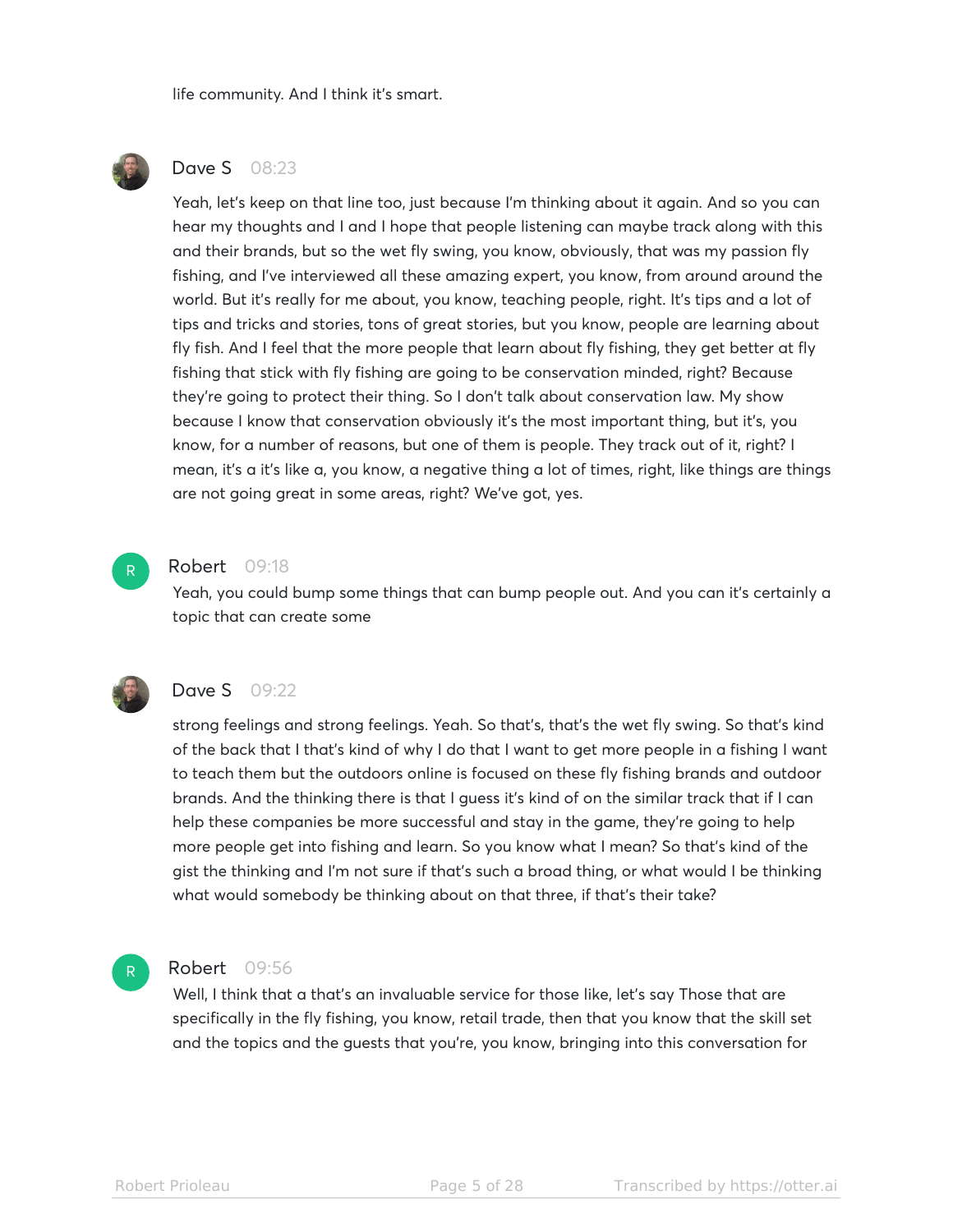them is invaluable in terms of them thinking through this work. You know, they're stressed, they're got a million jobs to do they never have as much budget as they should, and wish they could, you know. So you're, you're literally helping them kind of sift through all these options, and then try to prioritize and execute better. So for that alone, that's great. I would guess I would just say with the larger context of branding, and maybe the first priority before kind of like lining up and prioritizing and executing all your digital marketing campaigns, is to truly understand why does that, you know, why does that fly shop exist? You know, what is it trying? What dent is it trying to make in the lives of its customers and its community? And that's that's the that's the funny because that's the same question you're having, you know, without doors online about what kind of data you trying to make in your audience. Yeah, you their lives and their businesses. And so it's like backing up, you know, probably four or five or six steps. And getting to that initial, why question is like, why are we doing this? And why does the world need another podcast? Why does the world need another fly shop? You know, if you can answer that everything afterwards becomes both easier and more effective. And without it, you're just like, I think you're scrambling and you're having to spend more money than you should, you know. And so it's like, that's super, super important to us. But about two years ago, I was down in Austin with NAFTA. And they had this wonderful dealer summit. And we started out a seminar on sort of branding and brand strategy for specifically fly shops. And to get into this notion that there's a larger impact that you that you have on people's lives and to think about that sort of meta story behind their shop and their team and their community. We asked them to take like 10 minutes and write a story of someone that you know, whose life has been changed by fly fishing. And then we had like three or four of them stand up and share those stories, and they were unbelievable stories. I mean, like, goosebumps, you know, tear jerking stories, you know, and we're like, well, maybe that's the source material for where your brand needs to sort of base itself. And then you can obviously move off, you know, into different types of products, different types of experiences, different types of content, different types of digital marketing, you know, but it all needs to route back to that, that trunk, you know, it's like, this is why I do this. And man, if you can line that stuff up. Again, I just think it's both rewarding and more successful. And so there's two reasons to do it.



# **Dave S** 12:39

That's awesome. Yeah, I was when I do these shows, you know, like now, I try to think of somebody I've talked to recently. I try to, you know, when I can talk to somebody each week, and you know, it's usually a fly fishing brand, it's a shop it's a guide, something like that and, and just listen to them and hear what their struggles are and then and then address those thinking of, you know what I mean, sir Doing something for that person, you know? And yes, so that's one of those things I've always thinking about. And, you know,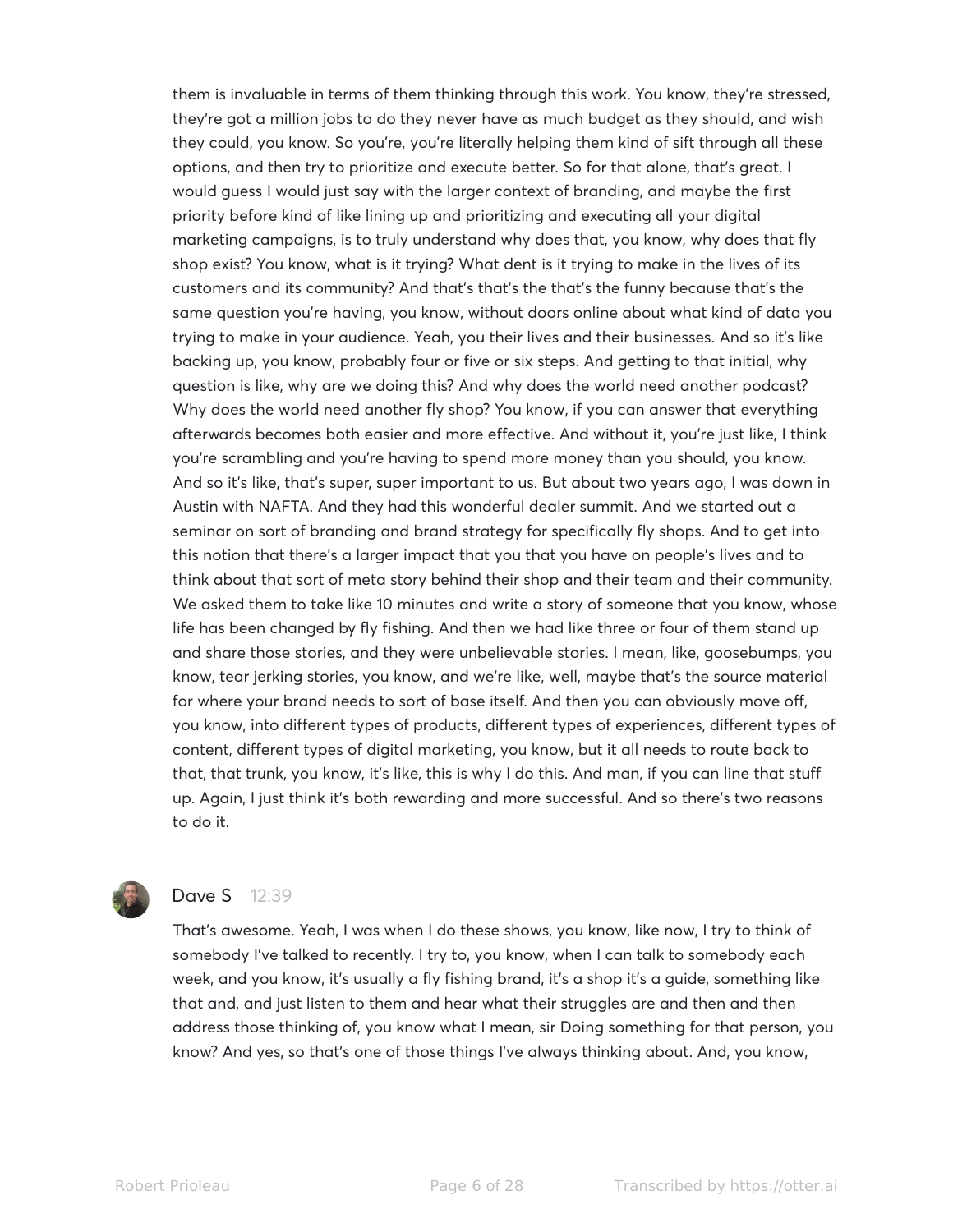and I mean, there's all sorts of questions that come up on that, you know, where do you think would be a good place to take this conversation? I mean, I think we have a lot of things we can dig into, would it be good to focus on, you know, maybe a shop as an example, I have some other ideas. There's lots of brands and things that I worked at, what do you think is the best way that if we had, say, 30 minutes?

## Robert 13:26

Sure, yeah, I want to like let's maybe stay on this sort of topic of storytelling, because I think it's a useful sort of lens to then evaluate the 8000 things that you could be doing.



R

# Dave S 13:38

Yeah, it's interesting with the story because I've thought a lot about it because I've been doing kind of some of this online marketing stuff for a while. There's all these there's some big companies like there's like the story brand company. There's the I kind of know the community called fizzle, and you know, Chase who's not 30 bar he talked about this thing between like the Luke Skywalker and Obi Wan Kenobi About being the, you know, like, you know, you're not you're not Luke Skywalker, right as as a company, you're like Obi Wan you're taking, you're helping them Scout, you know what I mean? Like, that's all story based. Yeah. And that Star Wars, right and Star Wars that the ultimate story that a lot of movies are based on. So, you know, like you hear a lot about that in this in this internet marketing space what what's your take on that is that can somebody break it out and just go watch Star Wars it'd be good with it and all the rest of that,

# Robert 14:26

R

you know, I'm not an expert, but I guarantee that Star Wars is also was based on other meta stories, you know, that came that came before it. So they're, they're probably at the core of things, very few stories. And in fact, I heard something in a podcast recently that was super cool about someone saying like Robert Redford or someone that said like there's really only one story in life and it's struggle, you know, and, and in a beautiful way, the arc of a struggle story about you know, a situation and then things getting dark and then this this sort of hero or heroes are able to overcome that and now they've achieved a new state. You know, of Something and that's like, that's the story of everything. And that's, that's what motivates and captivates and moves people. And there is so much research that sort of has been written and shared, whether you're looking at TED talks or reading books on it about the power of storytelling, you know, and that is the thing that moves people and changes people and provokes them to actually do things. So, you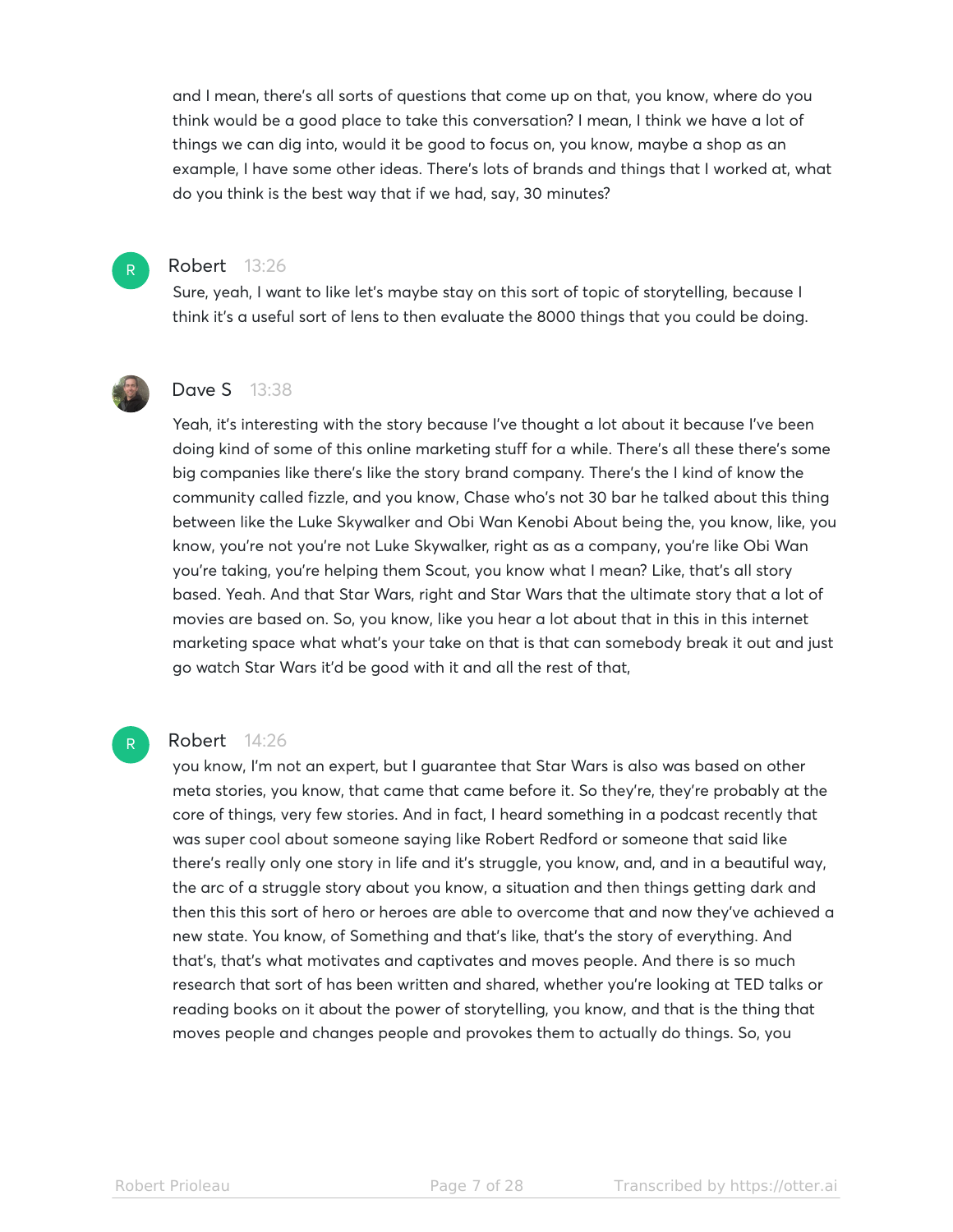know, the way we we fundamentally believe that and, you know, I look to them to brands, maybe they're overused examples that I just sort of geek out on all the time, or Patagonia and yet yeah, you know, big brands, lots of money. So it's, it's, you get sometimes obviously, you got to take that down into a much smaller scale, but still, they are just geniuses and really, really good at executing storytelling at a super high level, about their brands, down to an executional level. And I just think that everything they do is always is always developed, always presented, always offered within the context of a story whether that's a new product There's always a lifestyle story and a human story to that new product. It's not just a tech and feature story now. Patagonia's mean brilliant, I mean, look at their mission statement, which they have continued to sharpen down to something that now just as we're in business to protect our home planet, right, that's an evil mission statement. And that's an unbelievable sense of mission. Right? That then dictates everything they do after that, you know, and I just think that, you know, you can't go wrong, looking at those two brands, if you're in this sort of outdoor business. Yeah. as being ones that are, I think, remarkably driven by passion and positive impact. And then to really damn smart about how they go about that work. You know, the more they amp up their storytelling, the more they amp up even their calls related work, the better they do in their marketing, you know, and their performance. And I think there's just fascinating lessons all day long on that.



R

## Dave S 16:55

How would you paint that? You know, Patagonia with Yvonne shannara he's, you know, He's obviously this kind of bigger than life. You know, he's interesting guy because he seems like he's just at every point just done what he thinks is right, you know what I mean? Like, forget about all the because all the you know, I think they came out with the first organic, right shirts or whatever at a at a scale and everybody does it right? I mean wetsuits, yeah, all this stuff, right? But he's this very conservation minded person. I mean, what if you're another brand? You don't have a guy like that, you know, leading the way? I mean, how do you do it? Is it I mean, or do you have to be that passionate about your thing? And just be like, so focused, that you know, what, I know, this is the way we need to go, regardless of what everybody else is saying.

#### **Robert** 17:39

Yeah, having a super charismatic, you know, like, I'll follow that person anywhere kind of leader certainly helps, you know, you think of I mean, you know, even Steve Jobs who was, you know, I think a prickly character probably to work with and around, but my god, you know, like, what inspiration and drive that that you know, he was able to create for a whole brand and really a whole community. So, yeah, I get that and that's, that's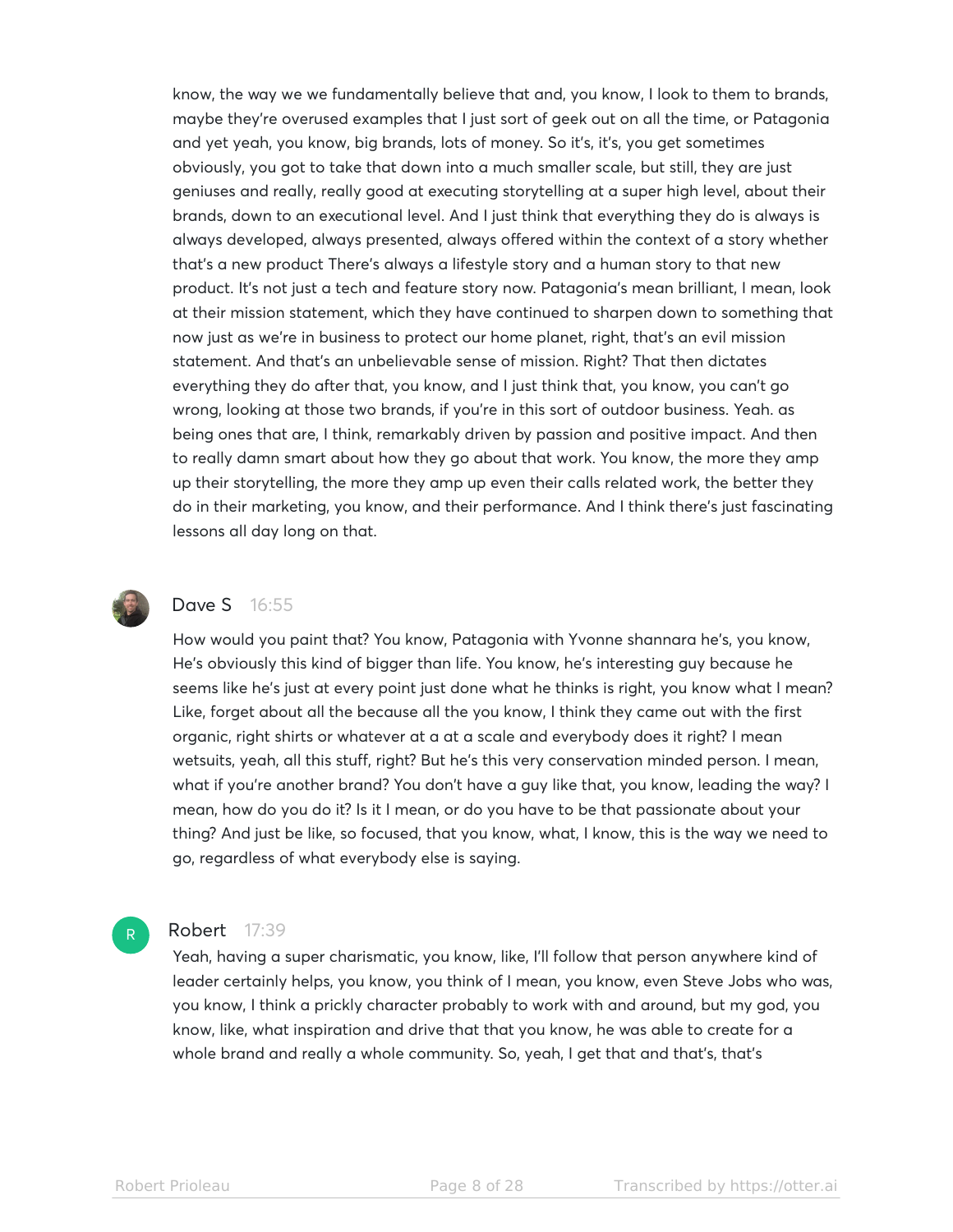

R

# Dave S 17:59

so How long would you expect somebody getting into the say they have a new brand? Or a brand that's been out there for a while? Maybe it's struggling a little bit. How long should they expect this thing, you know, to take to get to some point, you know what I mean? Where obviously the Steve Jobs took him 20 years right or whatever it was before they got the iPhone or something like that. What what's your take on that?

## Robert 18:20

Yeah, well, I draw the line from so it whether it's a single charismatic leader, like some of these brands we've talked about, or it's really a team, I'd say like Yeti I, I personally don't know the charismatic leader, you know, who is behind all that I think of is more of a team community. And the fascinating thing is the good ones actually, the brands become more about their community of customers than it is about the brand itself. So let's say that first that first exercise for like, let's say a fly shop, is to me to understand and hopefully have some internal drive to say we want to have a positive impact in people's lives. And I mean, God, what's better than fly fishing, right? The ability to get people outdoors to connect with nature, connect with each other have moments away from all the chaos Analyze, this is nothing but good material to work with there. So that's the first story, the meta story that we that we talked about. And then I sort of tip over and you say, Okay, well how do we bring storytelling into our overall digital marketing effort. And that way, we're delivering stories that move people to either join or to buy or to sign up, or to share or whatever, we're not creating ads that hopefully trick people in to doing something, you know, like our content becomes useful, entertaining, and even moving to people instead of an annoyance. And I think I feel really strongly about that in this industry. Because fly fishing to me is a beautiful part of my life. And I think obviously, many other people's lives. And the worst thing we could do is be jerks and the way that we market to people, you know, and interrupt them or trick them, or, you know, whatever. And so, if I start with that meta story, and that is genuine, and that's the positive impact we're trying to do, then how do I bring those stories down to a level where I'm publishing content, sharing things In my own materials, my own website, my own blog, my own podcast, you know, my own events, my fly tying classes, you know, my shop, you know, that is all the media that you own. And if you think of yourself like a media brand then that's nothing but storytelling and all all capacities and you just need to determine which ones are best for my audience, which ones do I have some familiarity with and comfort level in and how do I want to prioritize those across my own channels? The second bucket we go to is well what about earn channels? Now? How can we get others to share the stories that were shared that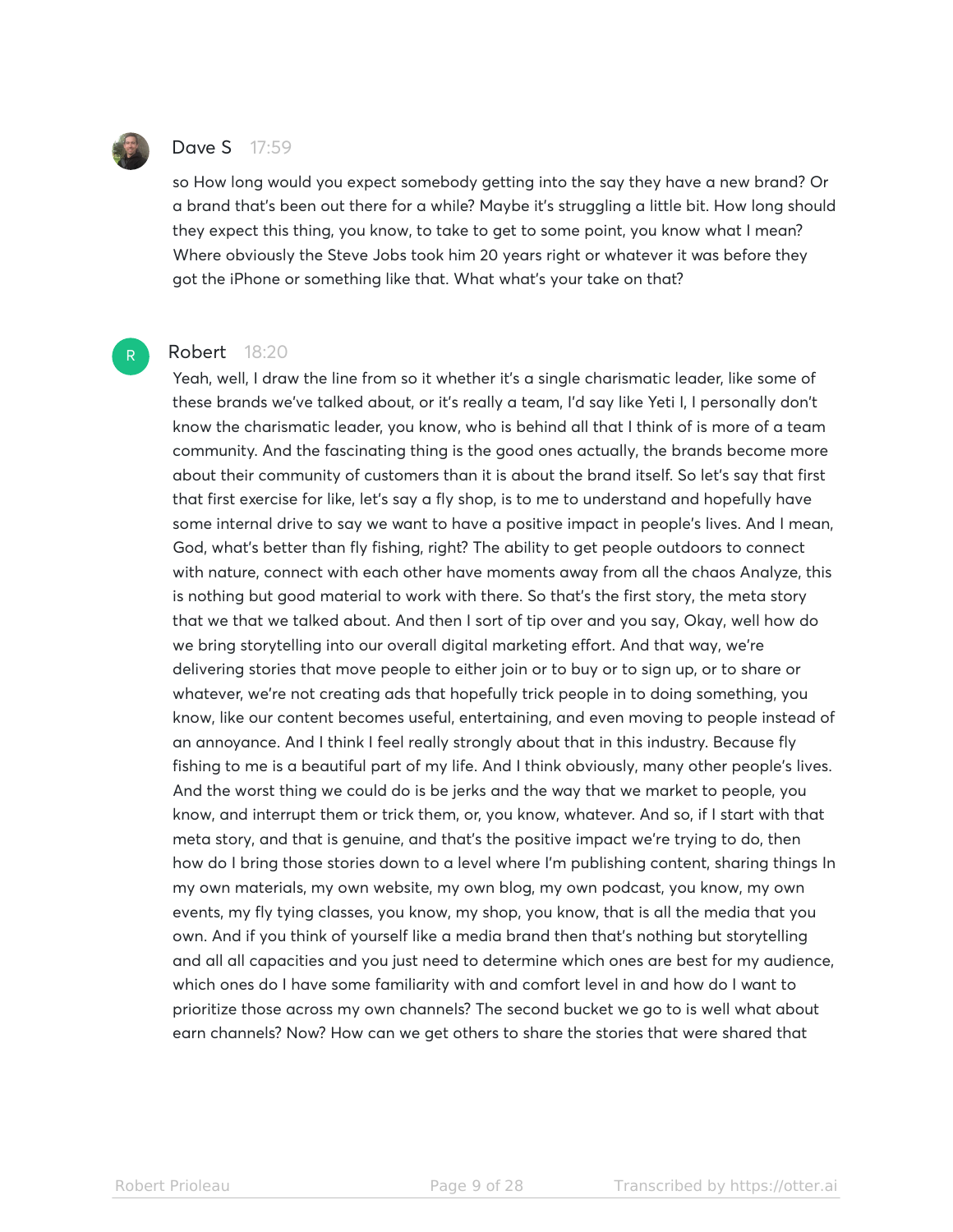we're telling and that might be through your Ambassador team or your you know, some influencers in your community, you know, or maybe local press and media who want to cover a cool program that you're doing? You know,



# Dave S 20:45

how does yet how does God do it? What are their that on that first bucket of just the stories what they're



# Robert 20:50

a boy, that thing that just is mind boggling how good they are as their films, you know? Yeah, that's right. They're their base content. I mean, we have a Yeti store in Charleston now, and it's Like, the one in Austin and the one in Charleston are just like, what a cool place to walk into



## **Dave S** 21:05

row and they're still in their films. Are they kind of more? They have a little bit everything right. But what is the message that they're Do they have a general? Yeah,



# Robert 21:14

they're all about I would say that the spirit of that brand is all about built for the wild, you know, which is a statement about I think their products obviously, like these are really well engineered products, but it's also probably even more a statement about their community. You know, like, like, as individuals we are built for the



# Dave S 21:30

wild esters, like I've had all of our all of our white on the wet fly swing podcast,



## Robert 21:34

Rod. Oliver. Yeah. And just Carter Andrews, you know, bigger than life angler, you know, and so the storytelling that they do in service of those individuals in that community and in those adventures, all around that idea of built for the wild is just like spectacular. And Patagonia is I don't know if you saw recently they did a beautiful film with a fly fishing and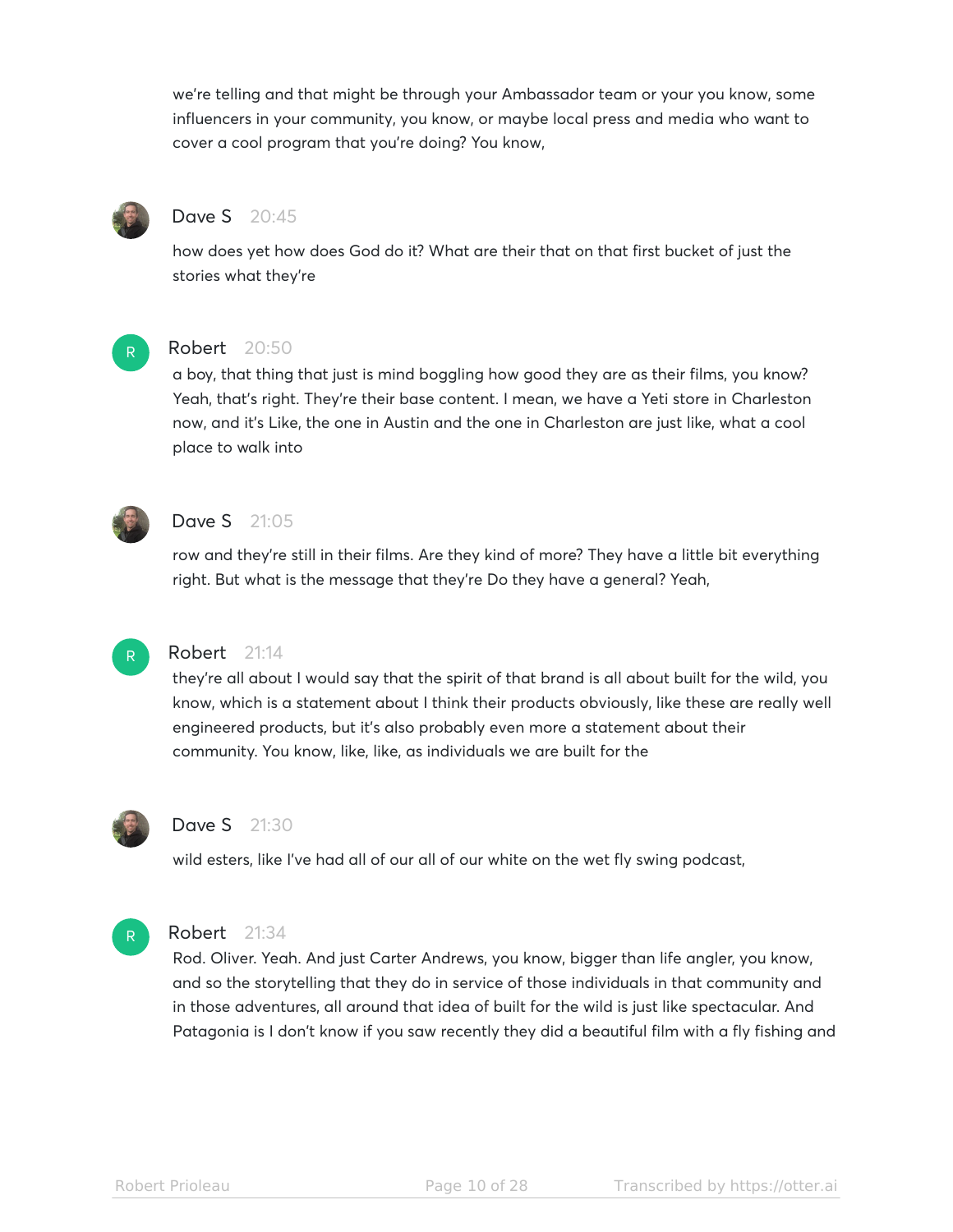an older angler in



Dave S 21:59

there. heard about it?



Robert 22:01

Oh my God, I've watched that like 15 times kidding,





is it this precious?



Robert 22:05 Oh, it's stunningly beautiful.



**Dave S** 22:07

Just put a link in the show notes to that.



## Robert 22:09

It's master who has gotten so good with just basically a rod and align with no real, you know? Yeah. And it just like it's all in his head. It's all what he knows, you know, in terms of tying applying everything. So like that those of you that meta story, your own materials. So how are you sort of thinking like an editorial brand and publishing across your own channel? So do we need to actually pay to see those stories get more visibility in social media or through Google, you know, or YouTube or whatever the case may be?



# Dave S 22:39

That's cool. And what are the chat? What do you think are the main channels obviously, there's the Instagram, Facebook, you know, Twitter, what are the does it vary in the fly fishing space on what what your channel is? Or what would you recommend for somebody that really, if they could pick one to dig into?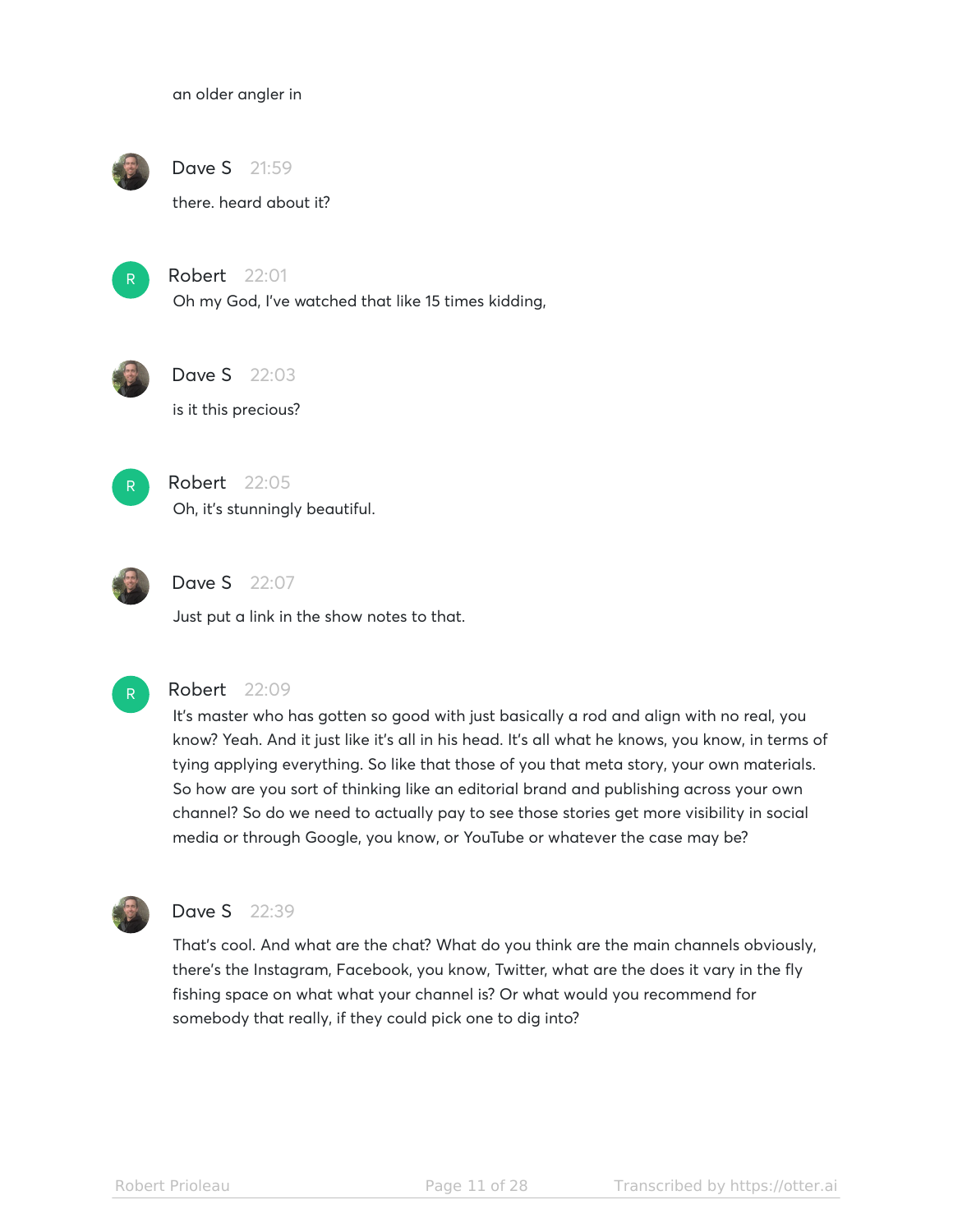#### Robert 22:55

I would definitely I just think that they the whole business of fishing and much less than Fly Fishing is based on stories, you know, which I think is always sort of fascinating. I mean, like, that's fishing stories are one of the epic stories of life, right? So I think that you have to focus on your own media, you know, and do your own sharing and publishing through your social media through, you know, your website, your blog, and start a podcast. You know, I mean, it's not difficult to do. And I think that a podcast for fly shop, if you find the right person who's, you know, interested in taking on that project is like just nothing but opportunity for local stories about what's happening in that fly fishing scene. That's, that's gold, right? On the flip side of that is they have to ultimately sell product, sell, sell trips, sell guiding services, or whatever to stay in business, and that's increasingly difficult. So they need to get pretty smart, pretty strategic, and pretty effective and paid media, I think. And that's, that's, you know, some some of them can do that internally. Sometimes. I think, to be honest, they're going to have to reach out locally, maybe in their in their community and find someone who is probably more skilled in the online marketing than they might be in the fishing industry in the fishing experience, but trust that you can teach them what you need to about fly fishing, and run with their expertise and passion for online marketing because it's a crazy detailed, you know, analog world and you gotta love stuff and I I have a hard time keeping up with it. I'm not trying to half run a fly shop business.



## Dave S 24:25

No, no, that's part of why I'm doing this podcast, right? Yeah, this is Yeah, I'm gonna be the you know, the up to date, kind of right with it as things change on Facebook ads or something like that. I'll bring on a person to talk about but yeah, there's just so much it's overwhelming. Where do you recommend somebody goes, I mean, obviously, you're a great resource. But all the people that are going to listen to this, you know, years to come, you know, you won't be able to serve all of them. So where do you direct somebody locally? You said local. I mean, how do you find a good person in you know, the good versus bad? How do you do it?



# Robert 24:56

Yeah, I mean, to like, look for some resources and some talent to help you



#### Dave S 25:00

Yeah, just see me. Yeah, exactly. Yeah,

R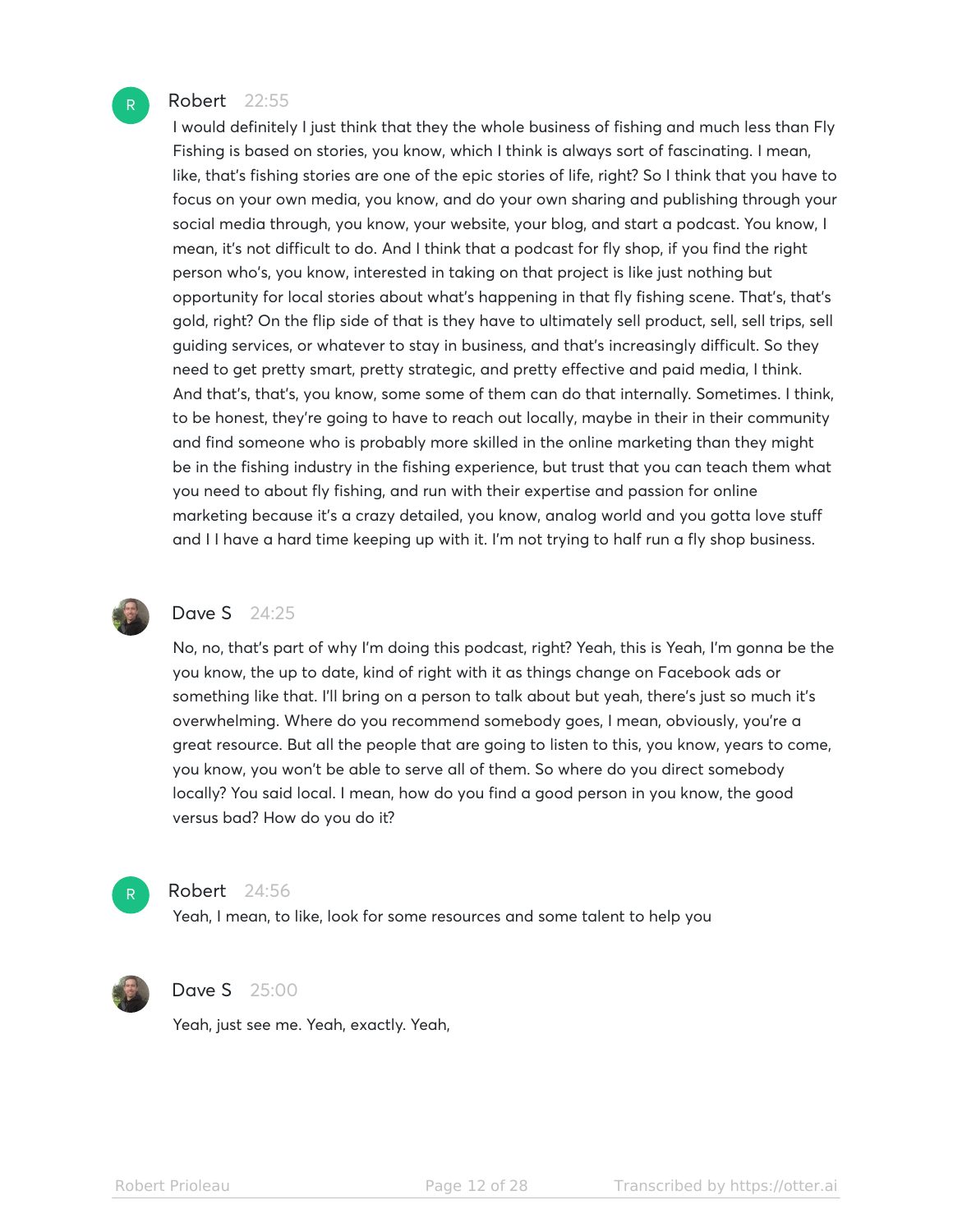#### Robert 25:02

you know, I'd start kind of where everyone probably starts and start doing some some fairly obvious searches online, you know, like digital marketing services. I would even now they're more and more like what we've done with our outpost effort to say, Hey, we love the outdoors. And we would really love nothing more than work with a bunch of outdoor brands, there are more and more of those that I see across the country. So that's probably an additional term that I might start putting in there when I am looking for marketing help, you know, whether that's a digital marketing campaign expert, or a photographer, you know, or a writer, you know, and, you know, you mentioned Matt earlier, I love Matt death. He's amazing. And he's an incredible writer, he is in the fishing boat, right. And I one thing I would always tell everybody is don't underestimate the power of writing. You know, people always love to say, Oh, no one reads anymore. Well, that's I don't necessarily believe that. And I think that the gift of a writer to be able to cut through all the noise and write something that moves people, you know, is like super valuable. So if you could find a writer in your community who can write at that degree, and possibly loves fishing or fly fishing, I would say, Get close with them ASAP. You know, that's a great they can make a difference. They can make a difference in your most targeted, specific, you know, story paid storytelling, but they can also help you help you articulate your meta story about your whole business and your brand. You know, and that's what the that's what the mats of the world can do. I wish I could write like that, but that but fine your mat and your Yeah, and and give them some gear and take them out and teach them to fish and and you guys will be successful as a team going forward.



R

#### Dave S 26:42

That's really cool. Yeah, I interviewed one

## Robert 26:45

last thing I'll say, yeah, everyone laughed at me at work because I tend to always say this because if I had a \$10 budget, many times I'd say like I'd give \$9 to the writer and make everyone else fight for the other dollar, you know, because of a writer can kind of like boil everything down into something insanely moved. and powerful, you know, internally to your team and externally to your community, then everyone else's job is actually pretty easy at that point. No kidding. So, yeah, so I think writers are underappreciated and wildly powerful.



Dave S 27:13

R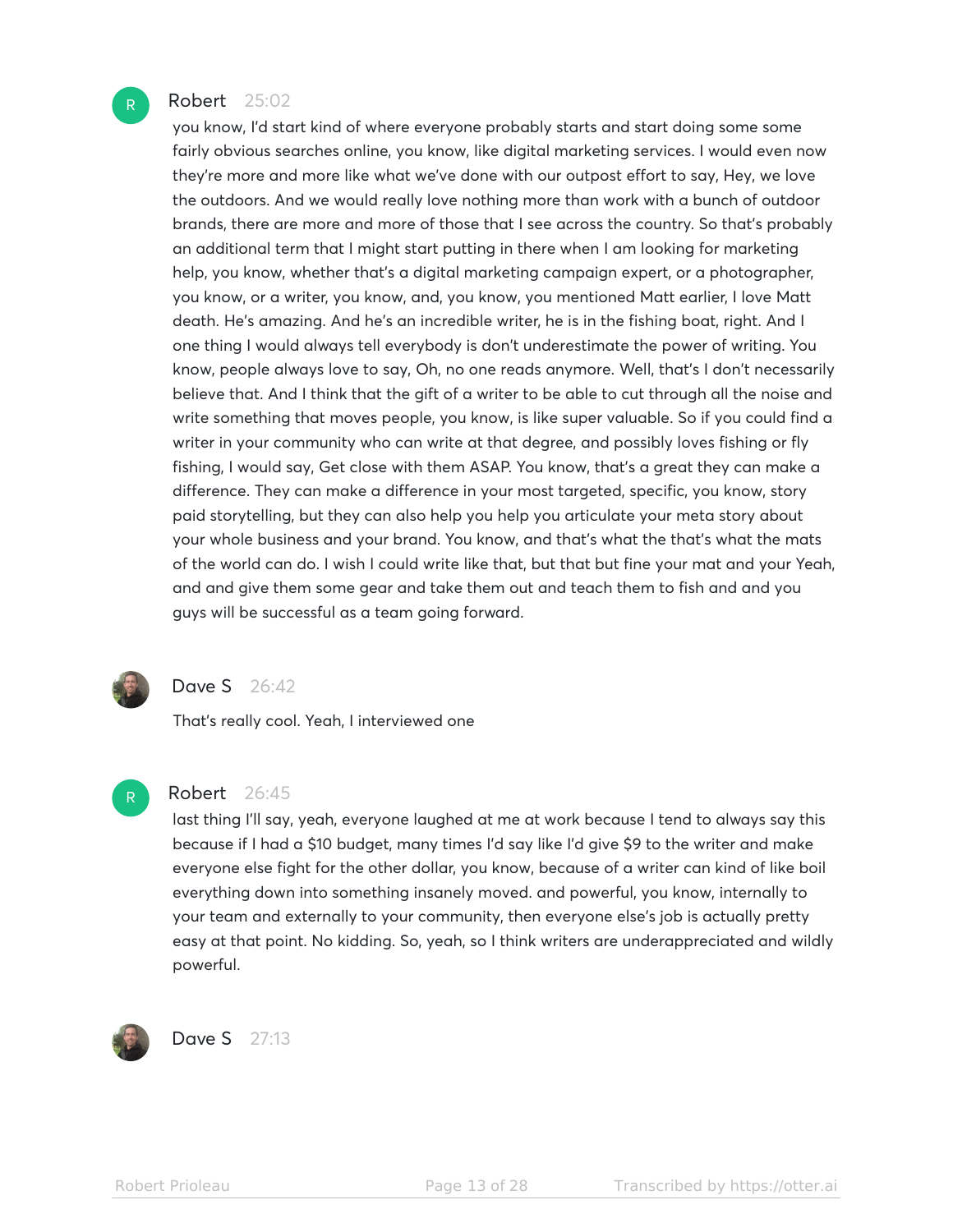Yeah. That's a great tip. And yeah, just note gonna note, Dominic swin toschi was on in the wet fly swing podcast. He's has the trout bitten blog? and check it out. Yeah, check it out. It's, he's, you know, he's a great writer. Right. And that you're just telling exactly, but he got into it, because he just loved fly fishing. And it he's, he's a writer, right? He brought the two together and in the blog is huge. You know, he has, he's doing a great job with it. And it's just because he's a great writer. I mean, the bottom line is, that's why you write great stuff, people are gonna, you know, Google is gonna find you and people are gonna share it. So

#### Robert 27:49

Exactly. It's it's both powerful, and beautiful, and it's smart and effective. You know, it's both so yeah, and I love that. That's to me the joy when you can find those two things. Together, it feels good. And it moves you. And it's the smartest way to do your marketing. I love that. Exactly. I



R

# **Dave S** 28:06

love that tip. How you mentioned about finding somebody because that's one of my struggles too. Not only time is a struggle, but I'm not that great of a writer, right. That's why I do the audio. I love. I love the audio space. But I think finding somebody, it would be a great thing to have, right? Somebody that could write some of these articles up. So okay, cool. Well, this is good. And then anything else we're missing here on channels. Again, we got, you know, I guess you're on Instagram, you spent a lot of time there, but there's Facebook groups, Facebook pages, you know, if somebody had one, you know, one channel to dig into what what would you recommend? Or does it vary in the fly fishing space?

#### Robert 28:42

Yeah. I wouldn't say like, this is even like that one, but it's one we haven't talked on yet that we continue to think is infinitely powerful and effective. And that's email, you know, good old email. You know, we've always sort of been sort of beaten down in more recent years. Here I go, No one wants email anymore. I'm trying to dump all my emails and listen to me. Part of the part that's true, it just means that you need to have email content that's a value to people.



R

#### **Dave S** 29:05

Who do you use for email marketing, who's your email marketing service.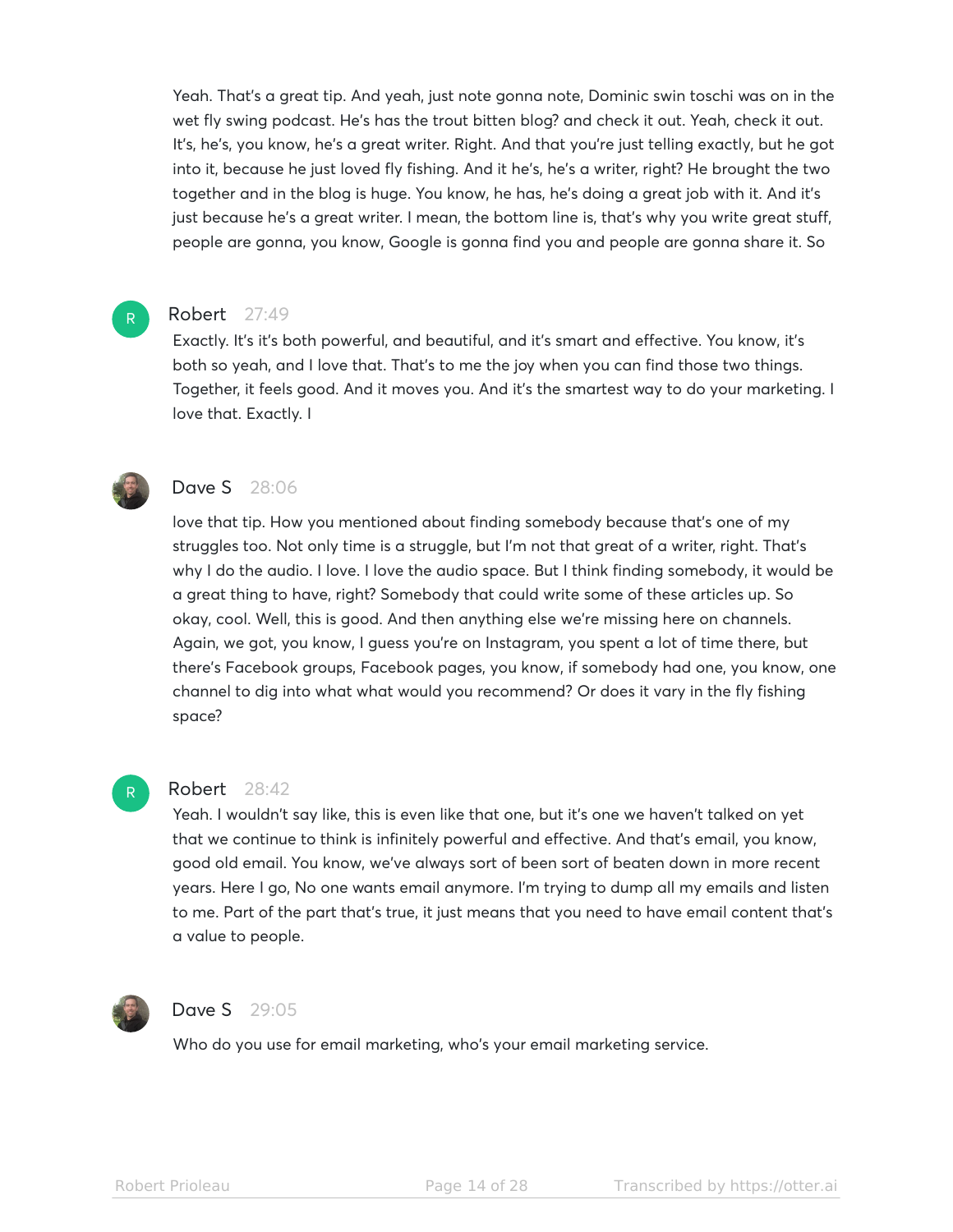#### Robert 29:10

We usually these days when we're doing kind of email campaigns that are in one of two modes, we have a marketing automation program that we work with, with a lot of clients called sharpspring. And it sort of is a system that's kind of like a HubSpot maybe like a Salesforce Pardo, but it's it's basically a CRM system that allows you to get pretty granular with your customers and your prospects and then even set up sort of more automated forms and marketing that can scale so that you can say like, hey, the first time they come you send them this kind of email, you know, next time they come you send them this or you know, they now they've come back to your site and you know that and they've looked at certain material and you can send them a customized email and do all that at scale. So you're not like packing these things out when it's



# Dave S 29:52

done. It's based on like tagging them based on what they've clicked tack.



# Robert 29:55

Yes, exactly. They get a cookie and now you know now you can be alerted know when they click Come back and it's you know it's it's half creepy half cool you know kind of stuff



# **Dave S** 30:04

that and that's the cool that's the cool thing about is that it's not creepy well if you're serving them right the stuff they want then it's it's not exactly



## Robert 30:10

yeah and that goes all the way back to like if you are if you like view this is as a story driven content about basically shared purpose and shared you know passion then it isn't because you're you're helping them achieve that but man if you're just trying to like



## **Dave S** 30:26

nope intended hook them to just get one sale out of them and yeah, you're probably a jerk. Yeah. And I try to avoid that at all costs for the fly fishing industry because it just like poisoning the water. We talked about a little bit about branding a little about storytelling. What else are we missing? I mean, what are the you talked about successful brands

R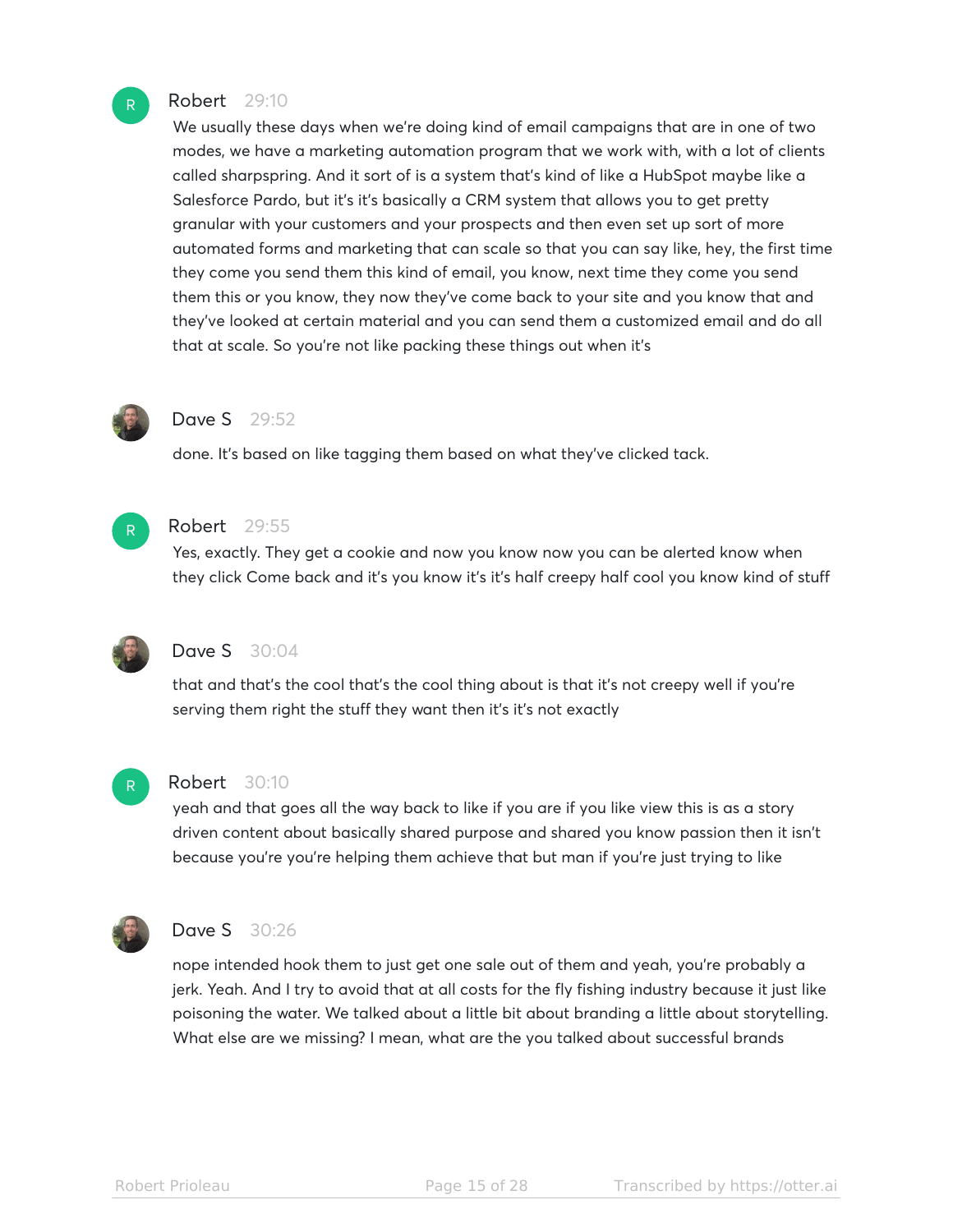Patagonia, what are some Are there any other brands you would think of? When you think about they're doing a great job out there that we might build a look at either small or large?

# Robert 30:50

Yeah, I've got one that I that is strictly out of like personal interest and enjoyment. So you know, you're from a Patagonia and a Yeti which are the Brands a third i'd maybe would lump in there that smaller but getting in that direction is power. I love those guys. I love However, there's brand in general. That's right. I've had the opportunity to meet those guys when they came to Charleston, and they are just,



R

## **Dave S** 31:12

that's awesome. What do they do? Because again, for me, I, I don't know a lot about I haven't read a lot of their stuff, but you for sure they are out there. I mean, they're they're leaning, you could just tell right, well, what are they doing? What are they doing right there. Um,



#### Robert 31:25

so, you know, I think it's part of the the unique sort of cool nature of the two of them.



# **Dave S** 31:31

brimmed hats and stuff like that, right. Yeah,



#### Robert 31:33

they met back in college, they actually met through music, they were in a band together, you know, wrinkled neck noodles, and they literally performed together and then they were going to one was a designer, and he Chase and Chase was designing some shirts for someone that they didn't like the shirts apparently. And so Chase and Andy were like, well screw this, we're going to make our own shirts, you know, and that's how it like got started out of a college relationship through them playing in a band together. And that spirit has you know, and their their lives. of surfing and their levels of fishing what is there does that well it's I would say mostly probably apparel driven I think it's you know 90% apparel driven and accessories but sort of uniquely tuned for that lifestyle for people who love to be you know on the water for fishing yeah fishing and surfing primarily fly fishing and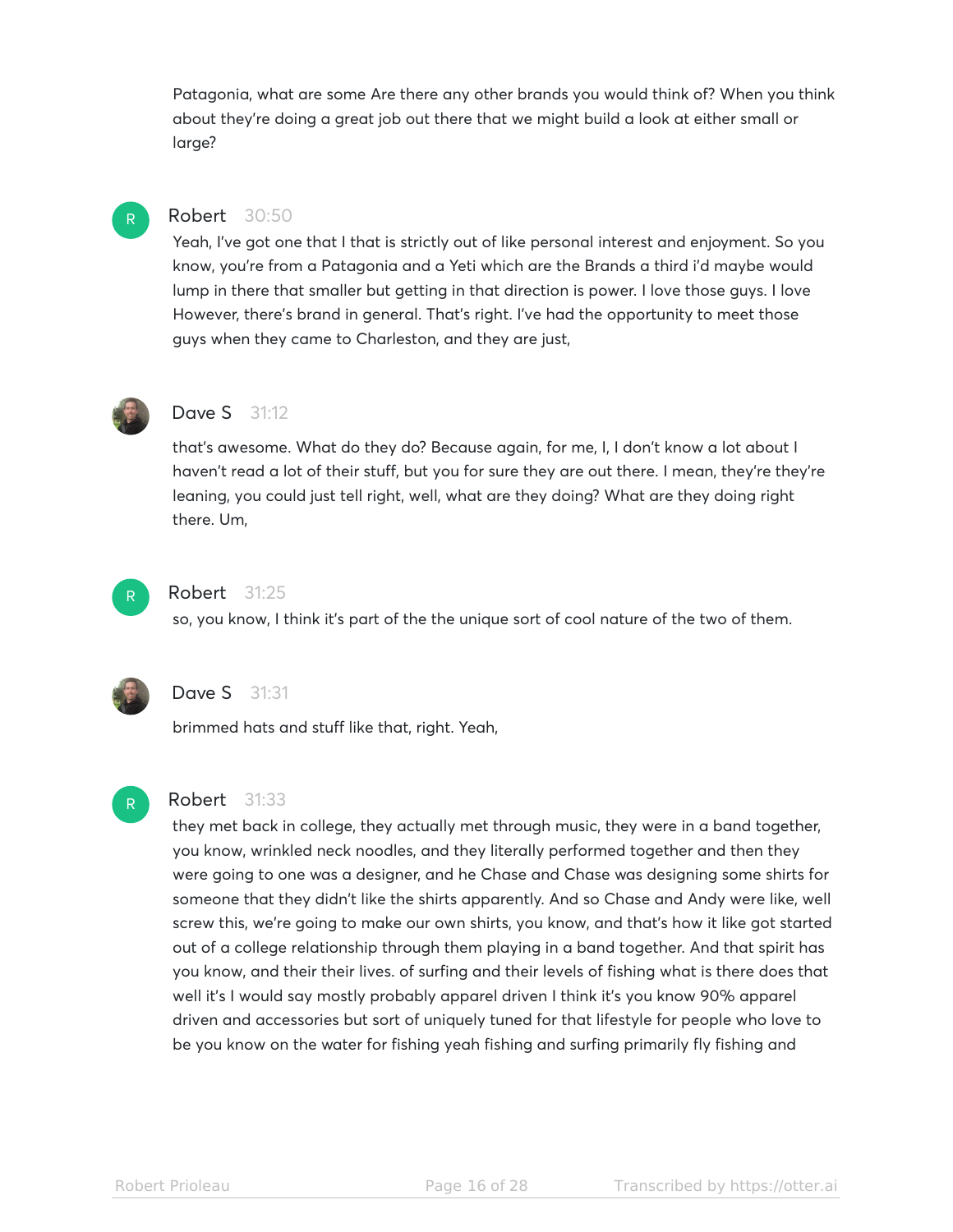surfing primarily. And then the, I think the unique sort of like feature of their, their apparel and their accessories are that it has really good design and style and you would wear it on the street, you know, with pride, but it's super technical as well, you know, and so I'm pretty much a pretty big fanboy of their gear because I love the whole sort of funny Western cool, you know, sort of edge of it all but, but I will go run in one of their shirts because, you know, they're, they're literally they perform well, you know, and so I think that's like, the cool thing that they did is they sort of took technical gear for and it made it more appealing and you know, more presentable, basically, they are able to have a core brand idea and a core brand design. But then they have figured out ways to kind of constantly keep it fresh. So if you follow, how're their collections, their lines, their individual hat designs, their shirts, you know, their, their, their, their shorts and pants, they're always doing really cool stuff that keeps the brand super fresh at all times, you know, and you're always wanting like a little bit more. And somehow they manage that chaos of having like a brand that can be a lot of different moods, but it always somehow comes back to being about how we're in that community. And I think that's a really cool thing that they're able to manage. A lot of brands have a hard time with that. Either they get too rigid, and they're boring, or they're just too scattered and you don't know what the hell to make of them.



# **Dave S** 33:43

Yeah, I love that quote the Seth Godin just kind of a better buy. He's, uh, his his quote is don't be boring. I mean, that's like the bottom line. Yes.



#### Robert 33:51

Don't get boring. We can that's that maybe that kept that's that's this whole show. But yeah, please avoid being boring. And then the last one, I I was gonna say which is actually this maybe has a little bit more specific relevance even to like a fly shop is a is a brand called whalebone and whalebone. I don't, you know you and listeners will have to go do some of this homework and put it in the notes but whalebone, I think started as a surf shop in Montauk. But they were also had a sort of a larger idea of the role and what they thought about life and it got to the notion of like surfing as part of a larger lifestyle, appreciation of the outdoors and the water and the culture and all that good stuff. So they started doing events, I think, in New York City, you know, which just waves down from Montauk and then they that spawned more content and other kinds of events. And right now, what I subscribe to is a whalebone magazine which is a really cool fun, high designed, super entertaining read that comes out six times a year. So if you can go and you subscribe to the magazine, and they have really good email as well, but whalebone is so there's there's a shop that has sort of seen their role in their customers. lives as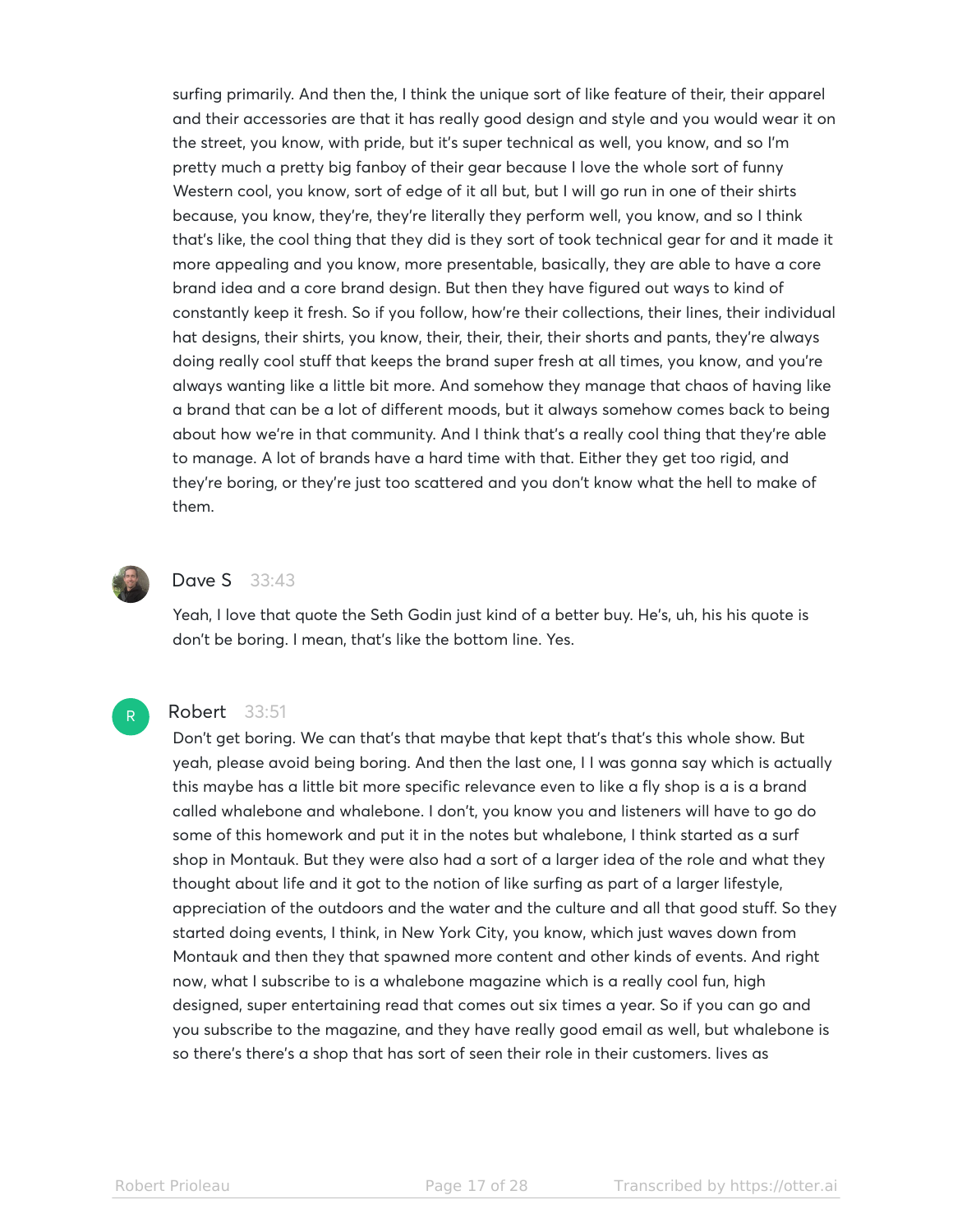something larger than just a retail shop. And now they have really become something that is a brand about a certain community of people that is largely surfing based. But now it's sort of gotten a little bit bigger than surfing based. Retail is part of it. A magazine is part of it, events are part of it, you know, and they could probably get into anything they want to after that, because they've cultivated this sort of larger idea of what it what whalebone is all about.



R

# Dave S 35:24

That's cool. That's cool. Yeah, I'll check that one out. For sure. I was kind of thinking about another product that I've been working with or talked to in the past. But before we get to that, it's on kind of the float tube, right, the float tube that's kind of on the total niche down but before we get there, I was thinking about headlines, right? You talked about email marketing, obviously, the first step to get somebody to open is to open your email, right is a good headline. What's your for example on this? we've, we've covered all over the place, right? Obviously we're gonna have to have another show, I think to focus down maybe on some stuff. If you had to think of what headline for this so far what we've done, what could you think of a quick one on the flyer well, and what makes a good headline

#### Robert 36:01

I don't know, this is a good headline. Yeah, this is at least the headline thought that I think of as it relates to the whole conversation we're having. Yeah. And then I'll try to answer it too with it with it with a headline thought. But the first thought that is a headline for the conversation that we're having it's least it's winning My mind is that really good brands and businesses aren't defined by what they make. They're defined by what they're made of. All right. And so what I mean by that is like, it's not again, it's not about, you know, necessarily the gear that you're selling at that moment, or the services that you're providing that at that moment. It's about, like, Who are these people? And what do they care about? And do I share in those same interests and concerns and values? Right? And if so, I'm gonna be a much deeper long term customer of theirs right then if not, then I am just about buying something from them or possibly getting guided on a trip, you know, and so our recommendation for all the people that we work with and in fact the types of brands that we only want to work with are those that understand it's about what they're made of. It's about their values and their view of the world. And what and again, going back to our start of this conversation, what they're trying to do in people's lives, and if you've done that correctly, then you can build a brand that is as much about your customers as it is about yourself. And I think that is like such a key to success, because now you have kind of CO ownership with your customers, you know, and they see it and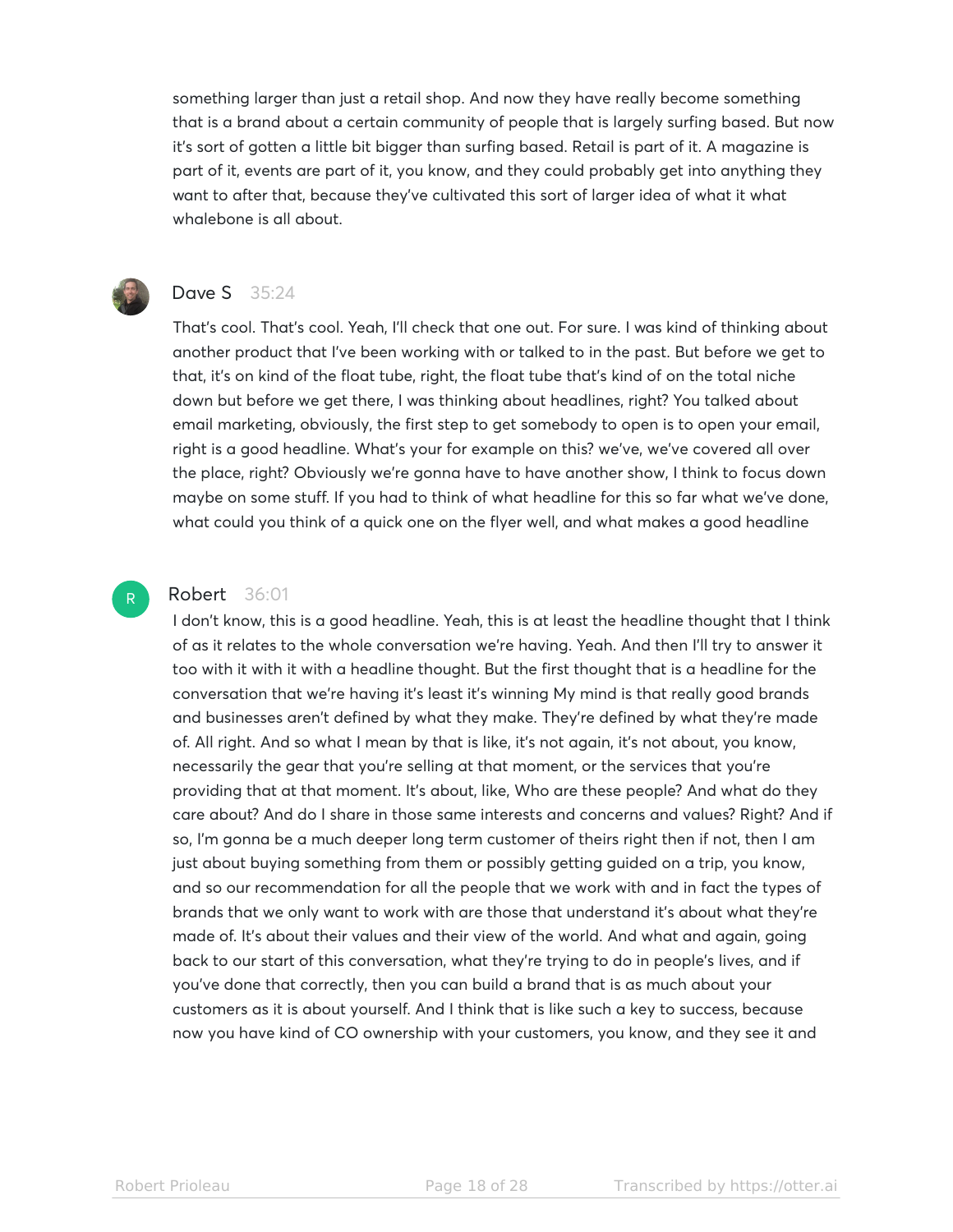they take it on as their own. So I don't know if that's like a headline, I'd put it ever putting in an ad. Yeah, the whole notion of like, you know, it's about, you know, what you're made of, not what you're made of.



# Dave S 37:34

So if I was and I use, I use ConvertKit for my email service, and they're kind of a kind of a solo, you know, kind of a smaller company, I guess, but you know, they're great. And if I think of a headline that I was gonna say the emails going out tomorrow, right, the people who write so my list they're gonna be like, okay, here's the here's the podcast is coming out. So what would it be? Would it be that like you said, but what would you put there to get them to open that Email.

# R

# Robert 38:02

whalebone does this so well, they're there. But yeah, if you and anyone want to go, I think see some a great writing an action. Yep, sign up and subscribe to their emails, you'll you'll get the same vibe from their website and you'll get the same vibe from their, from their magazine. So I have some humor. Yeah, say, you know, like, I think they're sending out emails right now that are all about here's your daily afternoon delight, you know, and it's a crazy kind of headline, you know, with all sorts of funny connotations, but it's like immediately it's like, you're right in the whalebone mode. You're laughing or smiling, right? Yeah, as



# Dave S 38:42

opposed like COVID and everything else. Yeah,



## Robert 38:44

exactly. And so you've got like, we were living. It's like such heavy times right now. So from that to come every afternoon from there sending one every afternoon, and I get that it's like a little break every



## **Dave S** 38:56

No kidding. So you're not ever thinking God You know, another email every day you're like, I love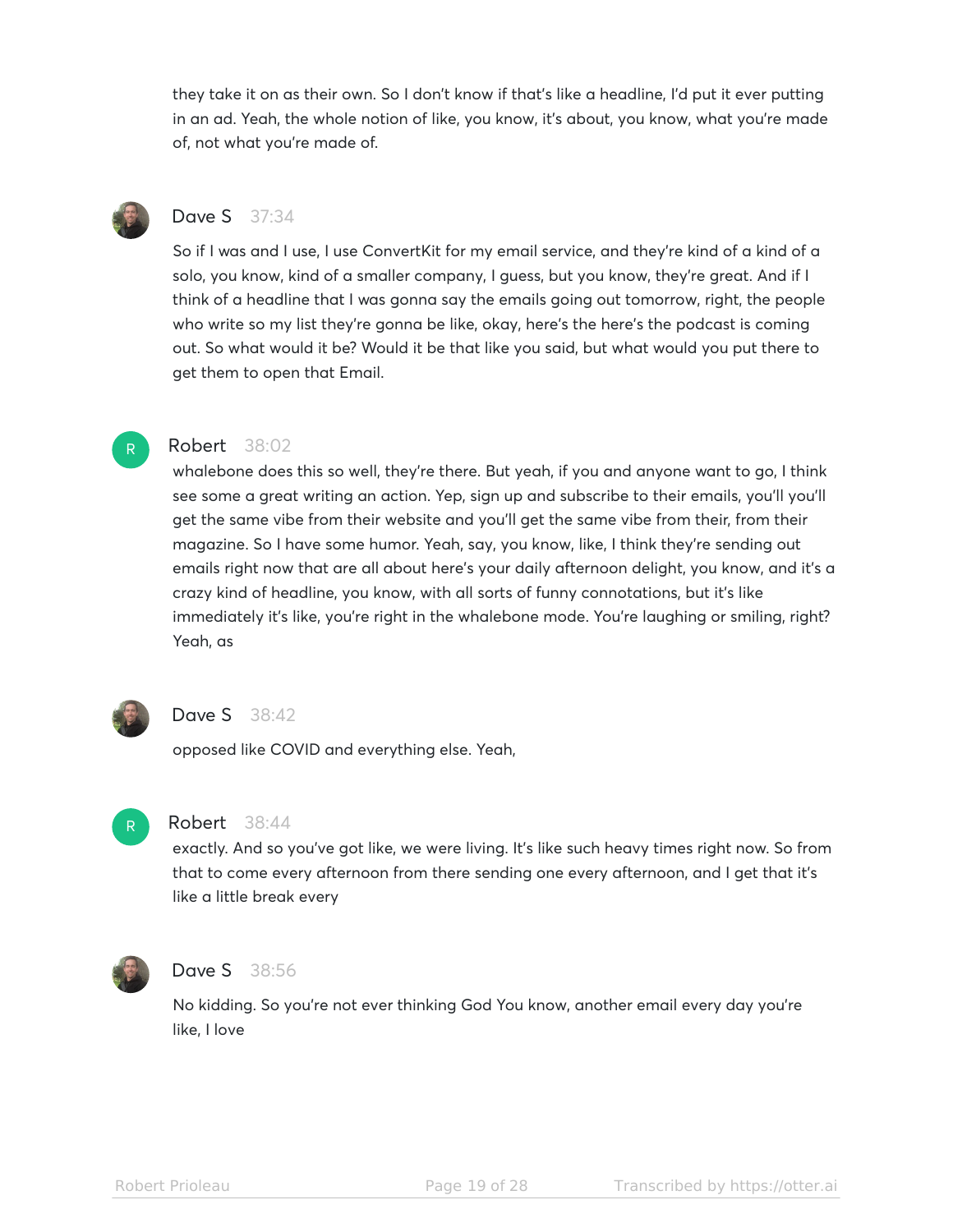

## Robert 39:02

these emails. I'm violent about getting emails that I don't want, you know, like, I blow up and same thing if like someone calls me, you know, I like I'm probably the rudest person in the world yet I'm willing to get that once a day from whalebone, at least during the workweek. Because their their tone and their voice is so like delightful that it makes me laugh and gives me a little, little moment after afternoon delay. I



# **Dave S** 39:24

love that I. So I'm thinking about marketing. So again, so opening what is a good, what's a good open rate a good click through rate on Save with what you see in outdoor email marketing. And I think I've just generally I always think of general this is more broader online marketing private, you know, 20% you know,



#### Robert 39:42

I was gonna say same somewhere between 20 and 40. You know, 20 was like, okay, that's that 20 it's like that's acceptable, but man, we'd really like to see the lift those things and be sending more valuable content for the smaller list of people who really, really want



## Dave S 39:55

what it is because, yep,



## Robert 39:58

I'm willing to bet that elbow is Seeing higher than then, you know, 20, more like 30, maybe more like 40? Because I think they have a very good sense of themselves and a very good sense of their community. And I would get, I would bet that gets you up to 40, if not even 50. You know, but you're right.



# **Dave S** 40:13

I'll bet you right. Cool. We'll have to maybe get those guys on or get the crew outage. Yeah. But down the line. Yeah. Okay. So. So yeah, I feel pretty good about, you know, what we've covered here. There's, I mean, again, you know, story, storytelling, branding. What else? Anything else we want to throw out here before we start to Yeah, but here.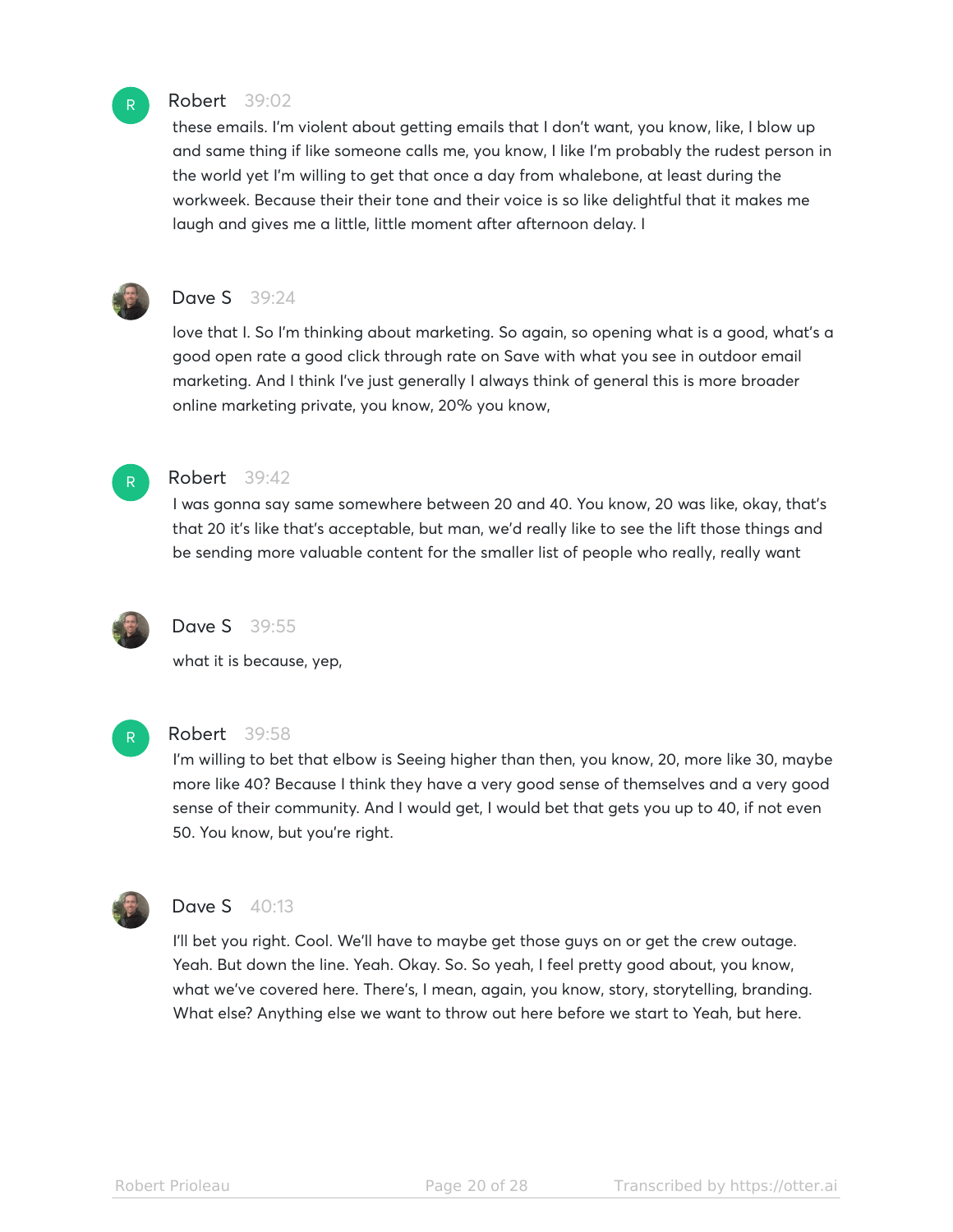#### Robert 40:34

The last thing I'll say on this sort of whole, like, if we just think of this as a system that what we've been talking about today, and it is, you know, again, at least it's not the only way to obviously go about this work that we all do. But it's the way that we think about it, it blew on and it outposts and that this is all basically a story system. And you've got that macro story about Who are you and what is your brand about and really think deeply about that. And then you're channeling stories through your own media and your earned media and then paid media and that's kind of what I've been Talking about and just thinking of that whole list is a system really works. So last piece, we don't have to go into it in detail. But the last piece that is just as important as every other one of those pieces is the measurement, the tracking. And that is, that's the beauty of this discipline, right? I mean, to some degrees, we can almost measure too much we kill things that probably are important just because we don't like the return they got that day, you know, but that whole ecosystem of storytelling, we measure like crazy, you know, and we track it, we measure it, we tweak it, we test it, we run two or three versions of something to see which of those emails pulls hardest, or which of those, you know, which of those landing pages work better, you know, and then we build on the one that one and we start tweaking that, you know, and it's this like this little bit of constant improvement, you know, there's nothing that is going to skyrocket you from A to Z. It's like how do we grind our way to b and then to see and then to D and then you know, and that's that's the beauty of this discipline is we can we can justify almost everything we do. I almost think to a fault sometimes because we kill things that we should allow them more more time to mature. And take all that makes sense.



## **Dave S** 42:02

And what are some of the key? I mean, this is kind of a broad brush question, but the kind of key performing, you know, index or whatever, you know, KPI KPIs are, what should people be looking at, you know, for tracking?

# R

# Robert 42:14

Yeah. Well, I'll speak on just real sort of based on a basic level, we primarily use Google Analytics for all our for all our campaigns, and then that that CRM marketing automation program also has really interesting analytics that we kind of tie in there. There's basically two buckets of data that we're tend to look at one is like materials performance, like site performance work, you know, how, what is the traffic on our site? Where are they coming from? What are they doing when they get to the site? Are they performing the things that we want them to do? So when we build sites for people, we don't think about a site that

R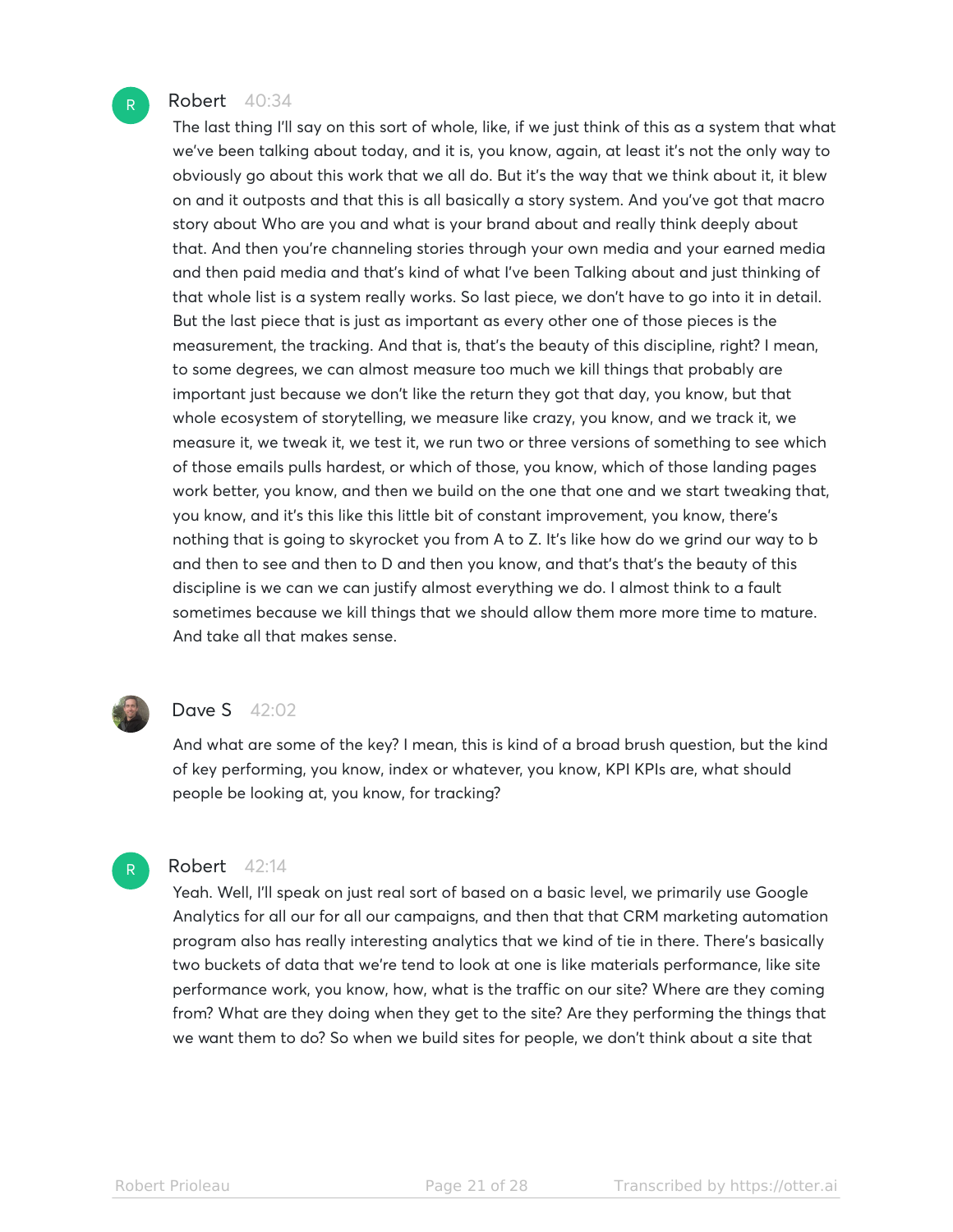just covers a lot of content, we think about what do we want this page to do? And what's its intent and what is the goal, and then we're going to measure that goal and see if we're being successful or not, and if we're not, we're going to make that page different and see if we can make it more successful. You know, so That's all site behavior. But equally important, maybe even more important is like campaign behavior. So that's great. But I want to know about the ads that we're running in Facebook, it gets you to even think about going to fly fishing in the first place. And how did that ad pull someone back to the website, to then subscribe to an email so that we can email them and then they went to our social media? And then lo and behold, they came into our online store and bought something. Yeah, so the larger macro sort of like campaign measurement and tracking is as if not more important than what is my website doing today. And, you know, fortunately, we've got a gang of hardcore analytics, you know, jobs, who love to get in there and map out both implement those systems, and then spend all day looking at them. And the last little story that I'll leave you with is like, our goal is to not look at that as data, but to look at all that those results as stories, what are the stories in the marketing that we're doing that are working and what is the story of the recommendations and the changes we need to make in our marketing going forward?



## **Dave S** 43:58

You know, yeah, that's pretty



# Robert 44:00

So it's those those two broad buckets, what is your website and your sort of platforms doing? But more importantly, how is this sort of this this little campaign system working for you? Yeah, and tracking people understanding that no one thing is going to be successful in itself. When we look at like attribute tracking, we find that someone who purchased a product in a store has actually gone through seven different steps. They've gotten emails from you, they've gone, they've done an organic search for your brand name, you know, they've seen one of your paid ads, and it took some crazy number of touchpoints for them to get to the thing that you wanted them to. But you only give credit to the last touch point when it actually took six steps before that to even get them to the last touch point, you know, that's right. So that's part of what I was talking about is like sometimes we kill things that are actually really important, because we're over focused on the measurement of the last thing that they did before they bought from you. Exactly. And that goes



Dave S 44:50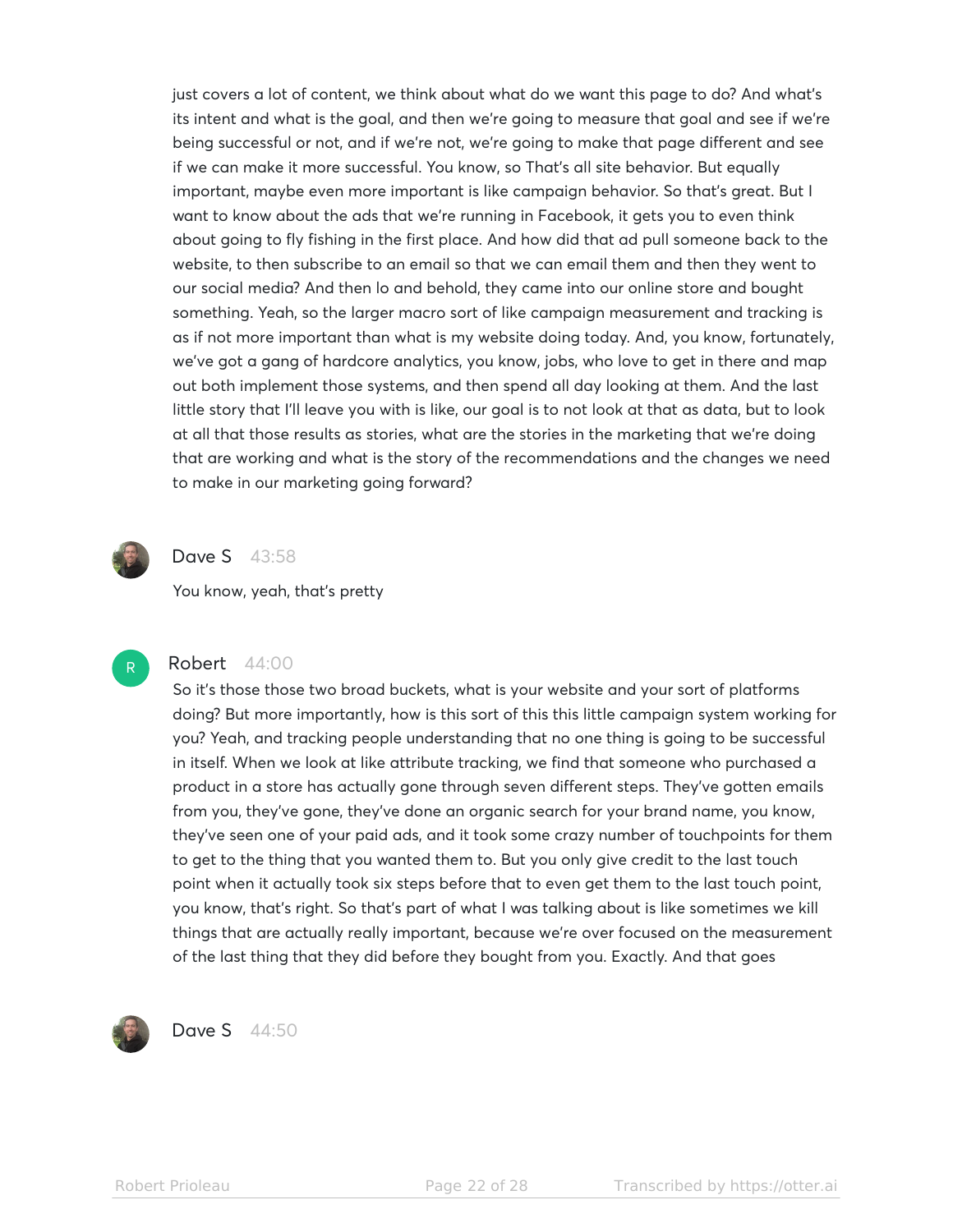back to that time where I asked you, you know, how long and you know, some of these people yeah, that might take them years being in getting to know like, and trust you right before they actually Pull out a credit card. Yeah, yeah.

# Robert 45:03

Yeah, think about I mean, think about our personal behavior in all sorts of forms of life It doesn't happen ever really aren't just like one, one flash one lightning bolt. It's like, you know, you're doing research or thinking about it, you know, think about when you go out and your next cool adventure trip somewhere to go fish, you know, that's like a, there's a long period of different sources of input for you to get to that point to pull the trigger.



R

## Dave S 45:23

Yeah, perfect. Perfect. And what about just quickly on social media, any Do you want to throw out a tip or two? I'm not sure. Do you do the social media? What is your daily, you know, weekly kind of activities that you're doing?



#### Robert 45:36

Yeah, I mean, me personally, I do I participate in our social media work for for outposts. So



R

# Dave S 45:44

your is that your hub? I mean, is are you kind of leading that the outpost?

#### Robert 45:48

There's a, there's a team of us at that. It's definitely where I've spent up, you know, 99% of my time these days. I mean, I'm still a partner in Blue Lion. And so there's business issues and your long term plan. lat good stuff. But the exciting part of my day is all that I get to do thinking about outposts, the work that we're doing for clients, and the programs that, you know, we've launched a beer with some friends at a brewery, or kind of trying to launch our own programs to get people outdoors. So that's where I spend a lot of my time, you know, and focus a lot of that. And there's a team of four others directly who were very involved in that. And then a lot of the blue line people will participate now post projects as they come in the door and all that. I see. I just, I just went into all that. But you asked a question, and oh, yeah,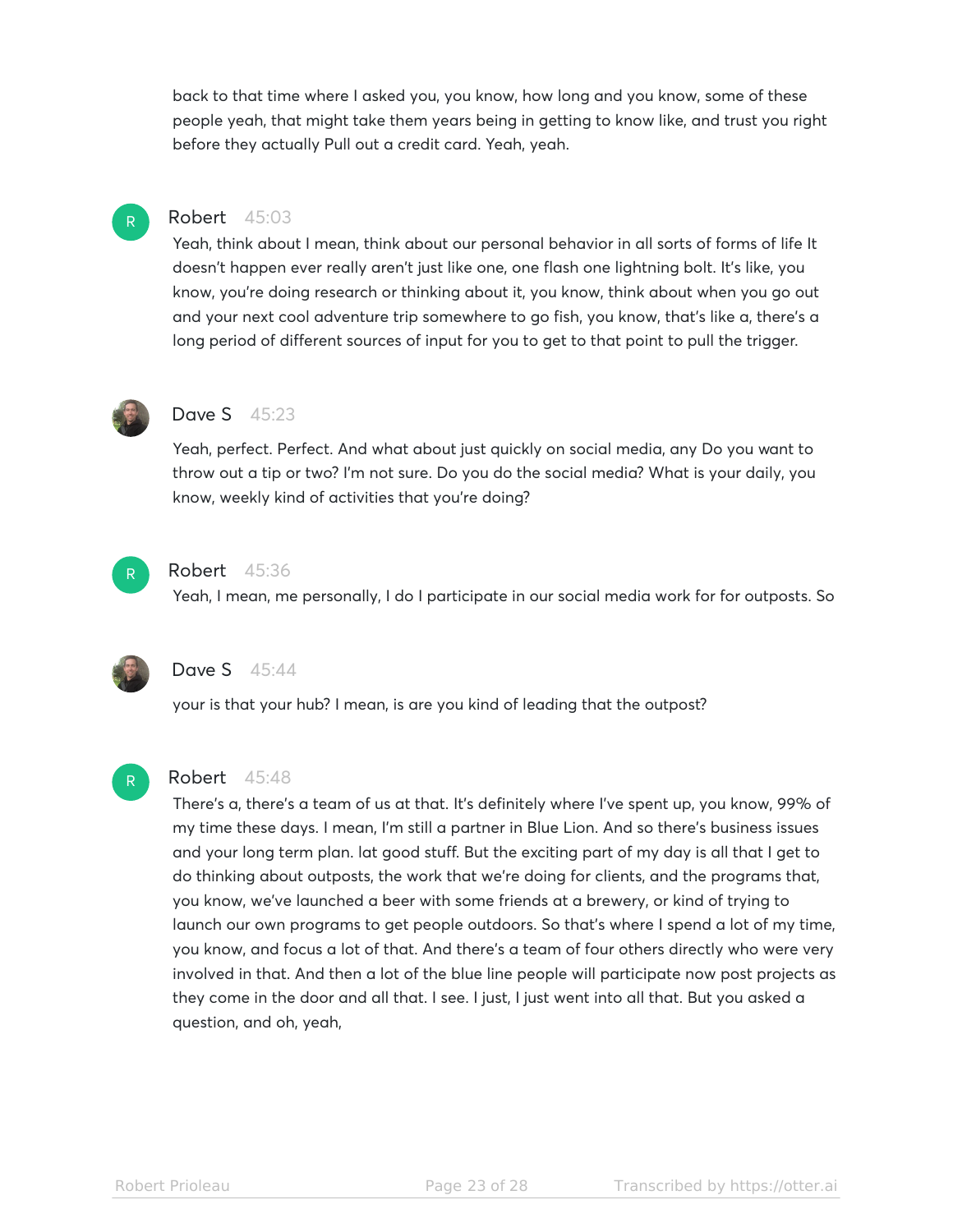

# **Dave S** 46:32

yeah, so the question was on so just maybe on social media, a couple of quick tips if somebody again, you know, think of that solo person out there that just wants to take home a tip to use? Yeah.

# R

## Robert 46:43

So I here's a tip that's maybe more opinion than fact, but it's something that we feel strongly about, and it comes back to being authentic and genuine. Some of the concerns we have about the whole world of like, you know, brand ambassadors and influencers is that if some at some point, there's some Something that sort of gets fake and breaks down in there were those those people who are you've gotten to somehow pitch for you out there and social media obviously don't know what the hell they're doing and we've seen some there's some pretty funny sites about you know, the fly fishing world I think there's some I know there's some in the skateboarding world and in the scheme world there's a lot of people out



R

# **Dave S** 47:20

people that don't know how to flash but they're they're liking it.

# Robert 47:22

Yes, sir. Like the reels upside down. Oh, wow. Yeah. See, now it's like crazy, crazy stuff like that. I think that one is fly pricks isn't it is a really good graphic. Oh, my God, it'll like you'll be roaring crying loud, cool, whatever they post and they call out all the BS in the industry, and they have a blast and everybody's following and laughing. So being genuine and authentic, I think is maybe our number one tip and that's true for us as outpost, so I'm really not a big fan of like calling out random stuff because I think the whole world is going to be hashtagging that today, you know, and instead we want to use social media as an Some ways a bit of a journal about what we're doing in our lives to spend more time outdoors, whether that's fishing, mountain biking, running, gardening, or whatever, you know, because that's our journey. And our mission is to help people reconnect to the outdoors through our work with clients who are outdoor brands, or through our own efforts. And we want our social media and our content and our podcasts to really be actually inspirational and a bit of like, here's what we're doing and connecting with on others. So the genuine factor and the authentic factor is probably the number one factor and number one through 10 factor for us.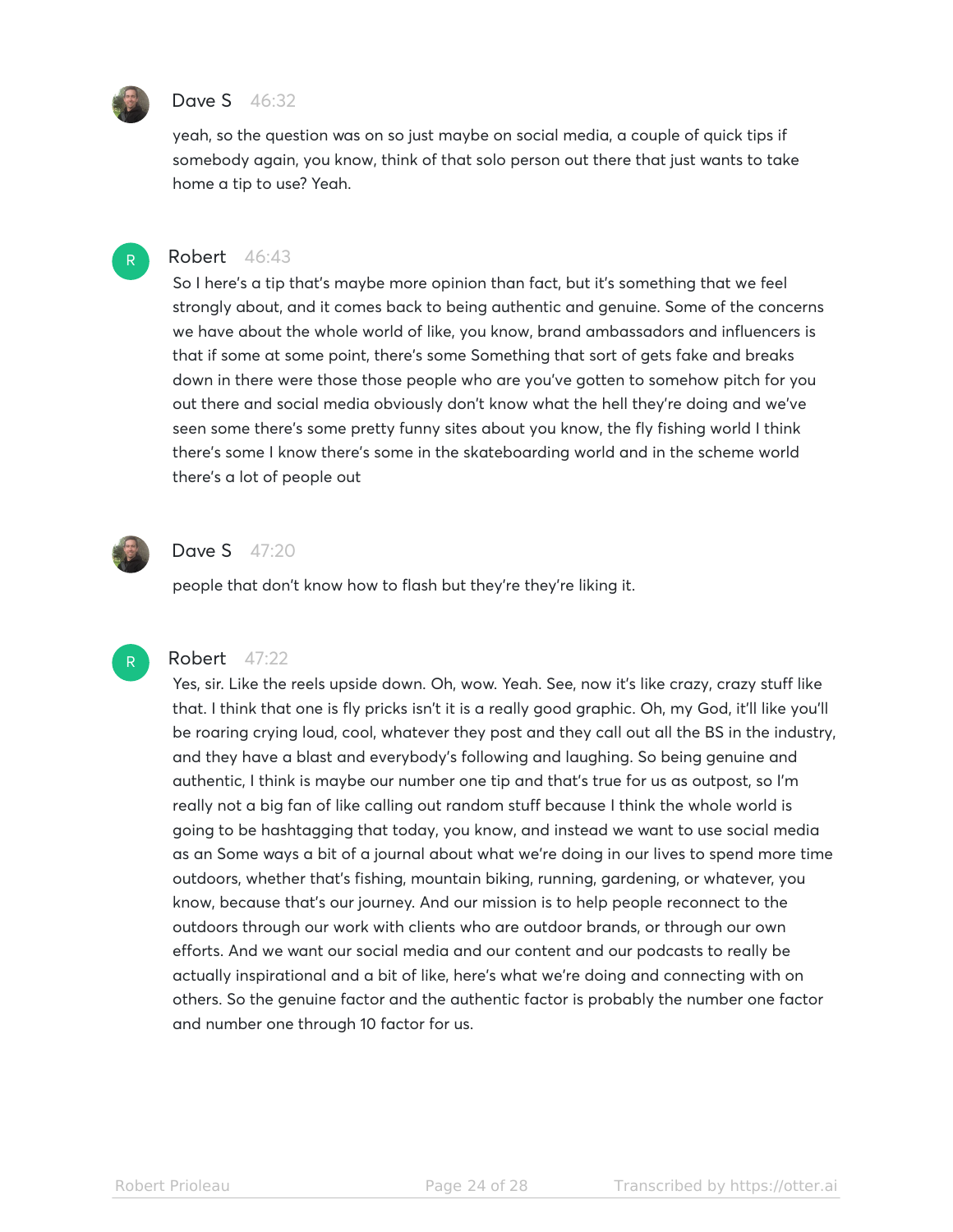

R

# Dave S 48:34

Yeah, gotcha. Okay. And what about a Do you have a tool, anything you would recommend that maybe would help for? I don't know, something you use for social or anything? Yeah.

# Robert 48:43

Yeah. Um, it's a cool question. Um, as I may this comes back at full into podcasting, and you're probably much more you're way ahead of me on thinking about tools and techniques for podcasting because ours is fledgling small little podcast, but the tool that I love most about the podcasting effort is those the portable field recorders, a little Zoom tool, use one as h4 ends. That is amazing. Amazing. And so the way we do it, we don't we only wanted to do our podcasts in person. So we wanted to sit across, you know, a table or a bench, you know, or sit on two rocks out in a stream or whatever, and have a conversation in person with people. And so to have that little zoom, and I plugged it into a little power brick, yep. And then that hours to high quality mics, you know, we pop filters on it. So we could have a podcast interview anywhere, right off the grid, on the top of a mountain, you know, on a stream, whatever. Yeah, and I love that. And then on the side, what we do sometimes is like I just take that zoom recorder when I'm out fishing on a you know, in a little headwaters Creek somewhere and I sit down for five minutes, totally silent and turn it on to record and just capture those things. It'll be called sound Cass but it's insane what that little zoom recorder can pick up in the deep and you know deep in the western North Carolina mountains it's just stunning the beauty of what you hear of five minutes of silence other than those birds in the stream and the wind and all that cool stuff. So that little tool I don't know that's the kind of tool you were talking about. Yeah, those little field recorders I think are cool whether you're into podcasting or not



## Dave S 50:25

for sure for sure. Yeah. And I have a couple of zooms I have the the h6 which is equivalent and it's Yeah, it's a little bigger Well, I guess it's it's similar to the h4 and but you know, the amazing thing is the quality is as good as some of the just the studio mix. You know, I mean, matters it's very high quality.

# R

## Robert 50:44

I love it. You know, no one's really a big fan of their voice and I'm certainly not of mine. But then you know, Nick who has done some of our, you know, engineering and editing work for us, guys, like always laugh he makes me sound like you know, like, like Morgan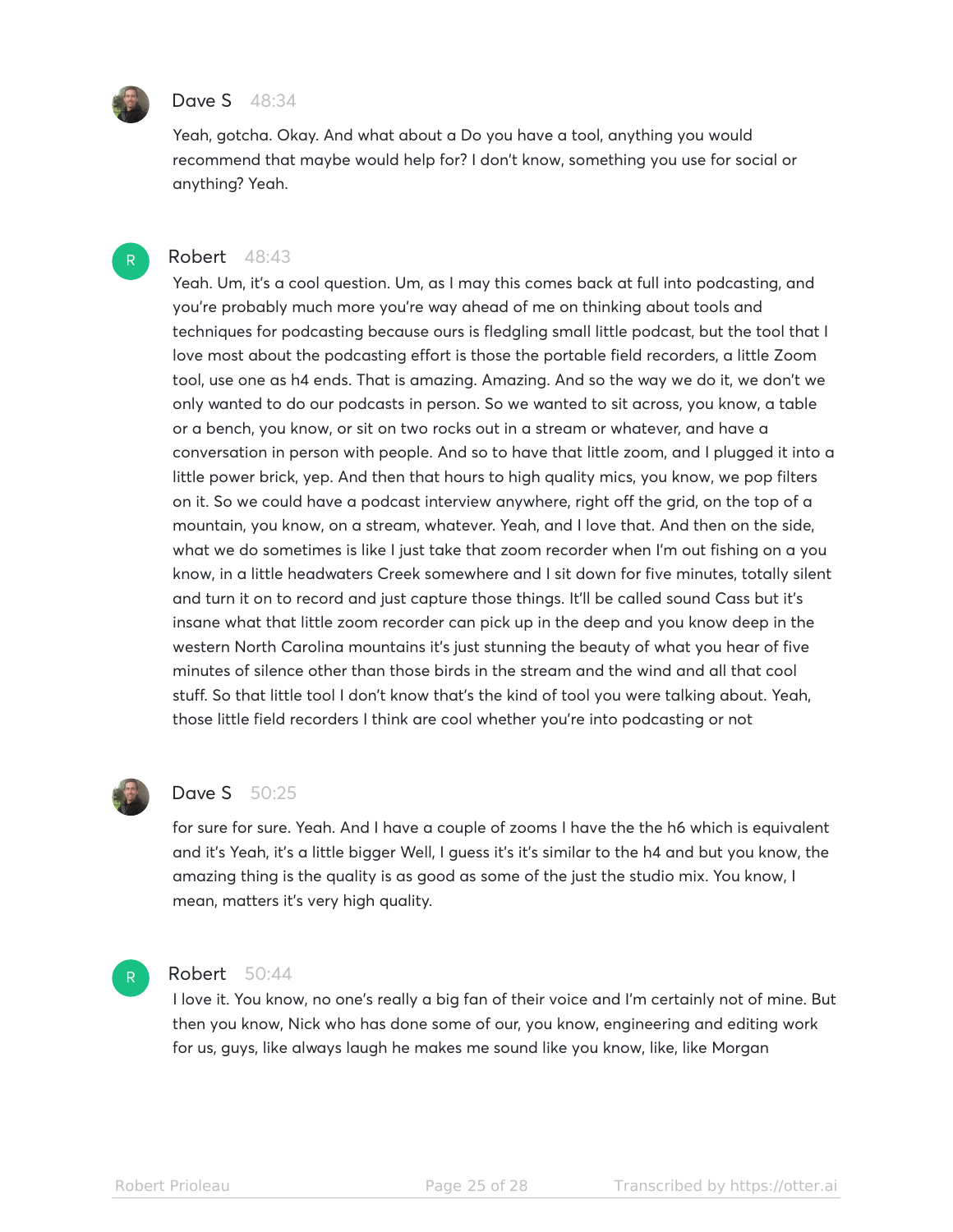Freeman. You can like my voice just that just the h4 And alone just bring so much more like range and depth to my voice. I wish I could talk to that all the time.



R

# Dave S 51:04

That's right. That's right. That's cool. Cool. Robert. Well, there's a ton of work. You know, I think we were not going to be able to get into here. But yeah, I think we dug into some good stuff. What would you say, you know, we mentioned this before, but again, like a takeaway, we're talking headlines, but what would be a takeaway, one thing that somebody could take away right now today from this conversation that they can maybe implement or just remember,

## Robert 51:25

I really believe in this whole premise is like if you can get the core set and sound you know of why you're in business and what you're trying to do and the impact you're trying to have in your customers lives. If you can focus on that take take a day or two You know, when you're not inundated with everything else and focus on and ask those those three simple but really hard questions to answer. What do we do you know, how do we go about that work? Do we do it? You know, with a sense of humor? Are we the most cutting edge? Are we the most adventurous Are we the most friendly to new anglers you know, but most importantly, ask yourself Why? And write answers to those that are motivating and genuine. And if you can kind of go through that basic exercise of answering those three questions, Simon Sinek, you know, written beautiful books about that and made a whole industry out of it. But if you can go through that exercise and lock that down, and then we go, like we said, Go get go find Matt or go find your writer and help someone get find someone who can help you bring that to life. I think that is like, the number one thing you can do before you start wrestling with all the other thousands of opportunities you have, you know, that's awesome. Yes.



# **Dave S** 52:31

Start with ya. I'll put a link to that book in the show. Yes,



## Robert 52:34

that's it. That's That's it. Yeah. And all in all honor and appreciation of Simon for articulating that because he did such a beautiful job of kind of laying that out.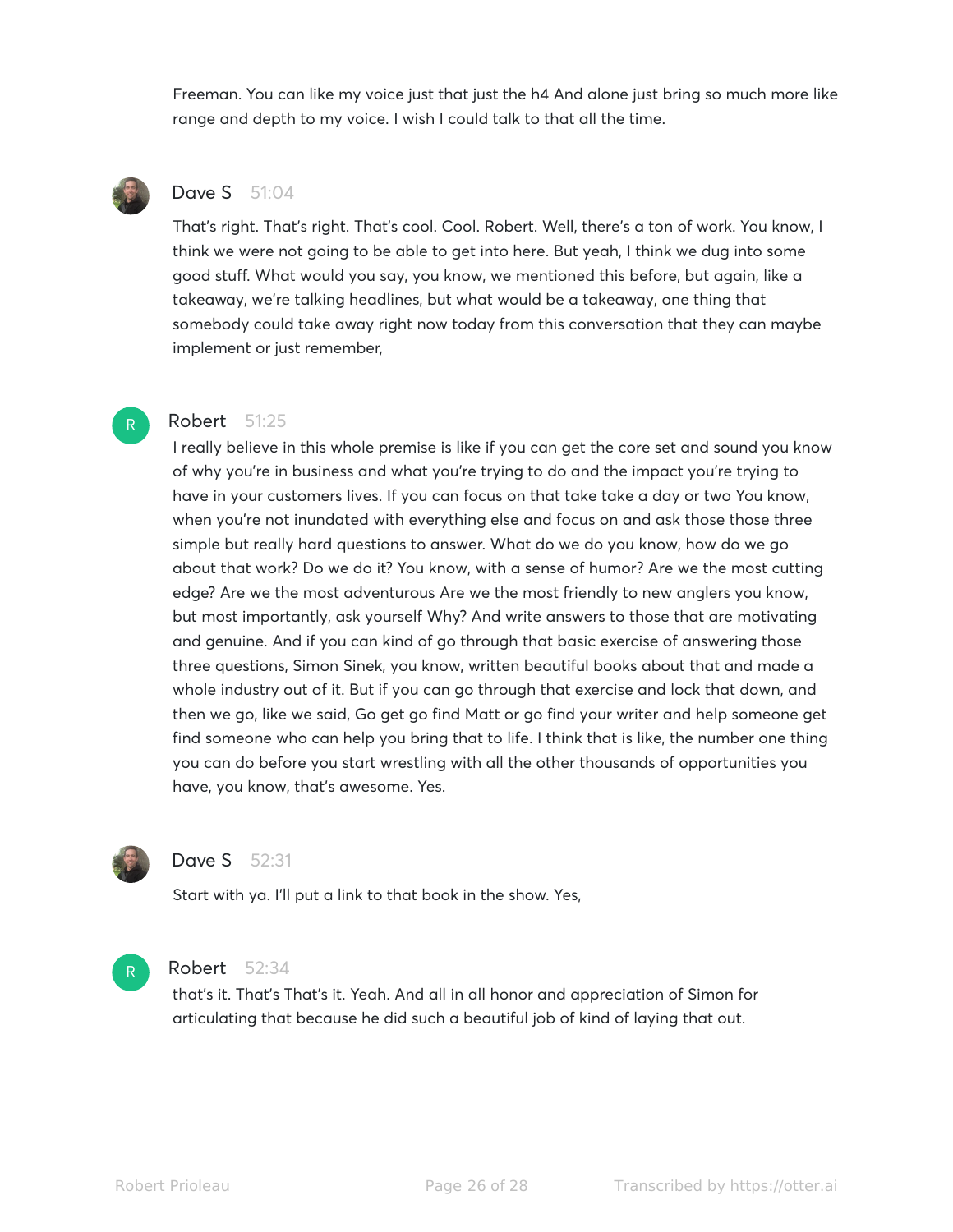

# 52:44

Yeah, for sure. For sure. Cool.



## Dave S 52:45

And in the next few months, anything new coming up for you, you know, the business personally blue ion or outpost?



# Robert 52:52

Yeah, there's two cool things. You know, once one's just like one of these side projects I was talking about that we're kind of launching and helping launch on our own It's this thing. It's a running collective called incognita. And it's done with a good friend in Charleston. And it's like an attempt to say how could we take the world of sort of outdoor trail running long form, you know, long distance running, but find a little more meaning in it and utility in it. So instead of just running to like, for time, running for distance running for competition, it's like, let's go learn about the places we're running through whether those are outdoor places, or places actually, you know, deep in neighborhoods of Charleston. And we've started that right now we're running something to run every single Street in downtown Charleston, which is about 111 miles of streets, plus all the repeats which will probably make it more like 150 miles by the time we're done. And in doing that, we're trying to learn about the flooding in Charleston and how that's affecting communities. It's only going to get worse and it's pretty intense in Charleston so that that project incognita is a really fun thing, that outpost is sort of behind and supporting, and I'm actively involved in so that's super fun. We want to do more kind of fun projects, like That are aside from our marketing work. And then too, we're super excited about a new project that we're just getting started with up in western North Carolina where I am today, and where I spend a lot of my time in a little town called Braveheart, outside of Asheville. And we're working with them to help them think through and basically raise the profile of this incredible 24 counties in western North Carolina as an outdoor destination, not just for people to come visit and play, but actually for the businesses who are here and doing insanely well in the outdoor economy. But for all the other businesses that could also come and be part of this larger community. Because it's just an epic, you know, if you're in an epic place, yeah, this is an epic place and there's just so much more opportunity for people to come and be part of what's happening in western North Carolina. So I'm super thrilled. We're super thrilled about working on this project. I'm really really happy. So that that's gonna, that's gonna be a lot of my focus in the in the months if not years ahead.